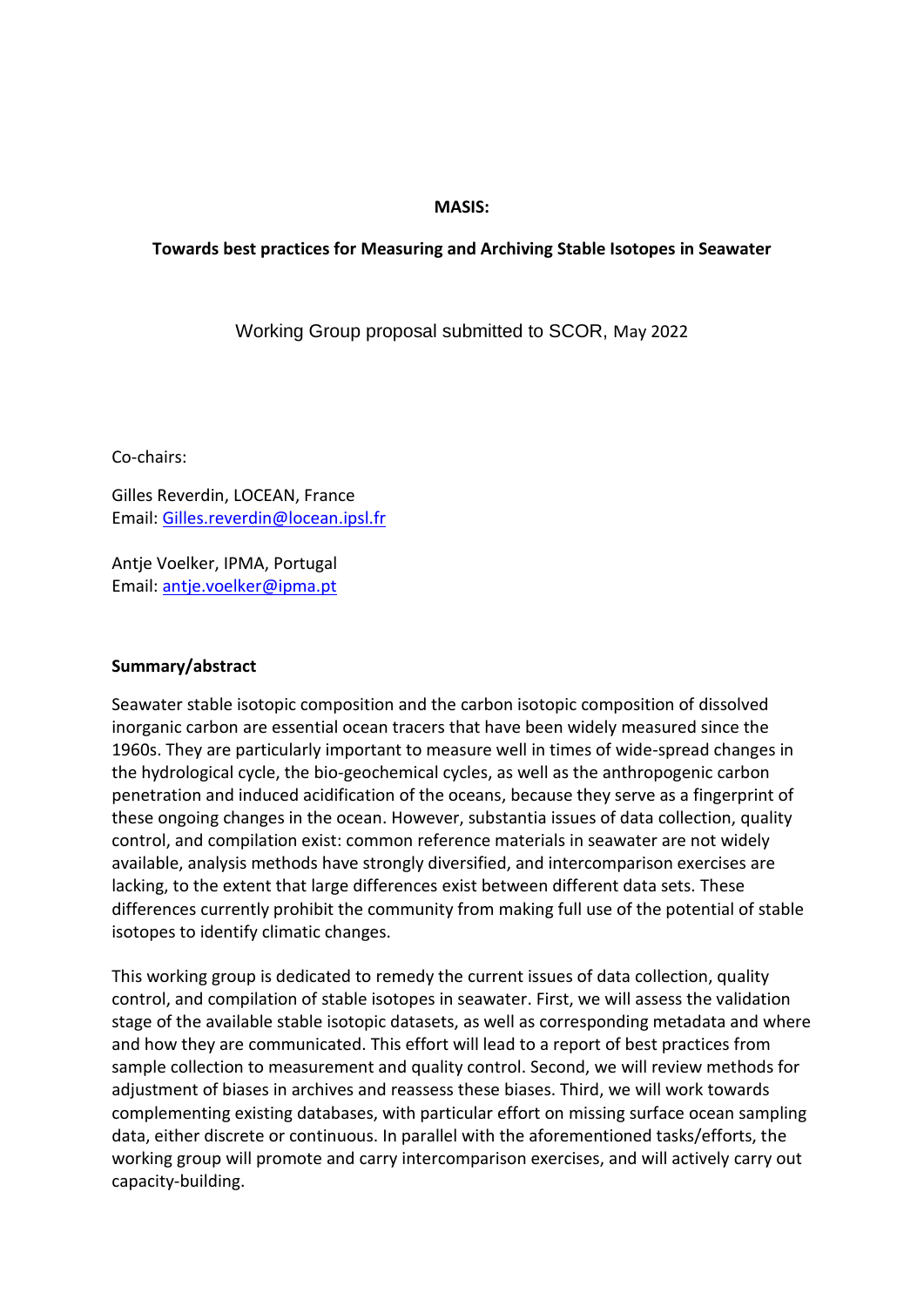## **1. Scientific background/rationale**

Seawater stable isotopic composition (the  $^{18}O/^{16}O$  and <sup>2</sup>H/<sup>1</sup>H ratios expressed as  $\delta^{18}O$  and  $\delta^2$ H in ‰ in the VSMOW/SLAP scale), and the carbon isotopic composition ( $^{13}$ C/ $^{12}$ C expressed as  $\delta^{13}$ C in ‰ versus VPDB) of dissolved inorganic carbon (DIC) have been widely measured since the 1960s, thanks to the use of mass spectrometry techniques that could be operated in well-equipped spectrometric laboratories, and required moderate volumes of water (on the order of 1-100 ml). These are the most commonly measured isotopic properties in seawater and its dissolved constituents, and there are important scientific reasons to first tackle those constituents, both classified as EOV/ECVs (Essential ocean/climate variables) by GOOS, CLIVAR, and IODE (UNESCO). Also, the recommendations that will be made on acquisition, quality control, and data assembly for these parameters will likely be relevant for a wider range of isotopic measurements.

Stable seawater isotopes ( $\delta^{18}$ O and  $\delta^{2}$ H) are used to investigate the water cycle, and to trace sources of freshwater (precipitation, evaporation, runoff, melting glaciers, sea ice formation and melting), both at the ocean surface and in the ocean interior (Schmidt et al., 2007; Hilaire-Marcel et al., 2021). Except for fractionation during phase changes, the water isotopic composition is nearly conservative in the ocean. Although there is limited global sampling - despite the GEOTRACES campaigns -, a major emphasis is on high latitude oceanography, where continental (or iceberg) glacial melt, formation or melt of sea ice, and high-latitude river inputs (for the Arctic) differently imprint seawater isotopic composition. In contrast, few studies have been performed on the isotopic signature in the deep ocean (e.g., Prasanna et al., 2015). There is another emphasis on the upper ocean at low latitudes, often associated with coral and paleoclimatic studies (for validating climate variability 'indicators', see PAGES CoralHydro2K working group; Konecky et al., 2020), as well as in the coastal ocean, with different signatures imprinted by evaporation, rain (Conroy et al., 2014, 2017), or major river inputs (e.g. Amazon) (Karr and Showers, 2001). Additional applications in the surface ocean aim to better characterize the evaporation and air-sea interactions (Benetti et al., 2017). The isotopic signatures of these different sources are evolving in our warming world, which will imprint the seawater isotopic composition.

The isotopic composition of dissolved inorganic carbon (referred to as  $\delta^{13}$ C-DIC) is measured, in particular in the upper oceanic layers, to characterize biological processes associated with fractionation during biomass fixation, as well as remineralisation of organic matter (for those, these data are complementary to DIC, TA, inorganic nutrients). Modern ocean data is also used to ground truth isotopic signals in carbonate shelled organisms (e.g., benthic foraminifera shells; Schmittner et al., 2017). Finally, it is often measured to better estimate the anthropogenic carbon penetration in the ocean, due to the  $\delta^{13}$ C lowering related to anthropogenic carbon emissions (the so-called Suess effect) (Eide et al., 2017). This can thus yield an alternate estimation of the ocean storage of anthropogenic carbon, provided that the data are of sufficient accuracy and spatial coverage and that seasonal variability near the surface is taken into account (Quay et al., 2003, 2017).

Earlier syntheses have been done such as the GISS Global Seawater Oxygen-18 Database for stable seawater isotopes (LeGrande and Schmidt, 2006), and GLODAP (Olsen et al., 2016, 2020) for the biogeochemistry observations collected during selected oceanographic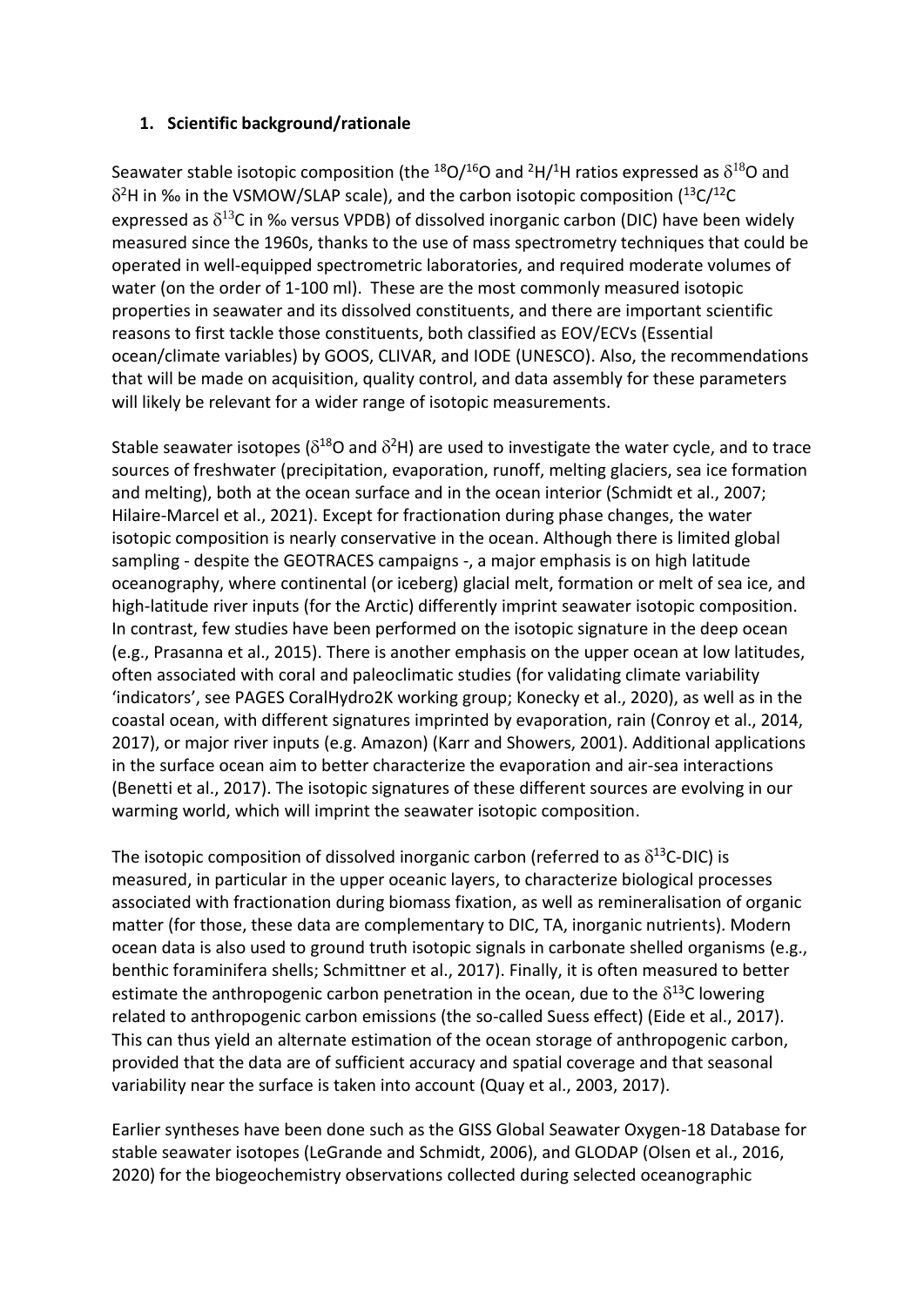research cruises. These syntheses have been used for validating modelling studies in which these parameters are explicit diagnostic variables (e.g., Roche and Caley, 2013; Schmittner et al., 2013, Kwon et al., 2022).

An optimal data accuracy on the order of 0.05 ‰ for  $\delta^{18}$ O (0.25‰ for  $\delta^{2}$ H) and 0.03‰ for  $\delta^{13}$ C is required to get the full benefit of these data sets. This accuracy is a demanding task, but not out of reach, as specific data studies suggest (for  $\delta^{13}$ C-DIC, Humphreys et al., 2016; for water isotopes, Haumann et al., 2019).

However, in practice, this requirement is currently not reached in many cases for three main reasons:

**1**: For both sets of variables, there are issues with internal standards and reference material (RM) used in the laboratories. For the seawater isotopes, a seawater RM is not widely available. Moreover, biases on the produced data originating from sea salt are likely to happen, which depend on instrumentation, analysis methods. For  $\delta^{13}$ C-DIC, there is no internationally-recognized liquid seawater RM, although some groups have used reference water material distributed primarily for DIC and total alkalinity. There have been attempts to run intercomparison studies with the same sample shared between different laboratories. For water isotopes, this is regularly organized by IAEA (WICO tests described in Wassenaar et al., 2021, usually for fresh water samples), whereas, for  $\delta^{13}$ C-DIC, it is not regularly done, but there has been an interesting recent inter-comparison exercise (Cheng et al., 2019). In both instances, the comparisons often reveal large offsets between some laboratories, and a large spread of values between the different participants.

**2**: For both sets of variables, traditionally measured by mass spectrometry, other analysis techniques have recently spread, in particular using laser spectroscopy, such as cavity ringdown spectroscopy (CRDS) (Walker et al., 2016; Su et al., 2019). These new techniques, previously used for measurements in the atmosphere and in fresh water, are much easier to implement in small laboratories, but present challenges, in particular due to the effect of salt deposits (for seawater isotopes), memory effects, and the stability and accuracy of the standards and reference materials used. These instruments can also be used in a continuous way, for example on surface water during cruises, and there too, the accuracy of the data has not been precisely assessed (Friedrichs et al., 2010; Becker et al., 2012; Munksgaard et al., 2012; Bass et al., 2014). Because such instruments can be easily implemented with limited expertise, required documentation and metadata is not always available, limiting their use for comparisons and data-model integrations.

**3**: For both sets of variables, constructing earlier syntheses implied checking for biases, and adjusting subsets of data (Schmidt et al., 2012; Becker et al., 2016; Schmittner et al., 2017). However, this has not been done fully, and large biases/errors remain in subsets of the current databases, limiting their potential use. Updates of these databases are lagging behind (since 2000) possibly because the way isotopic data are archived and transmitted has evolved, with thousands of samples analysed each year in an increasing number of laboratories. These data are mostly either internally archived or not archived in a systematic, internationally organized way. For example, one often finds them associated with publications or cruise data sets (e.g. in PANGAEA). However, in some laboratories,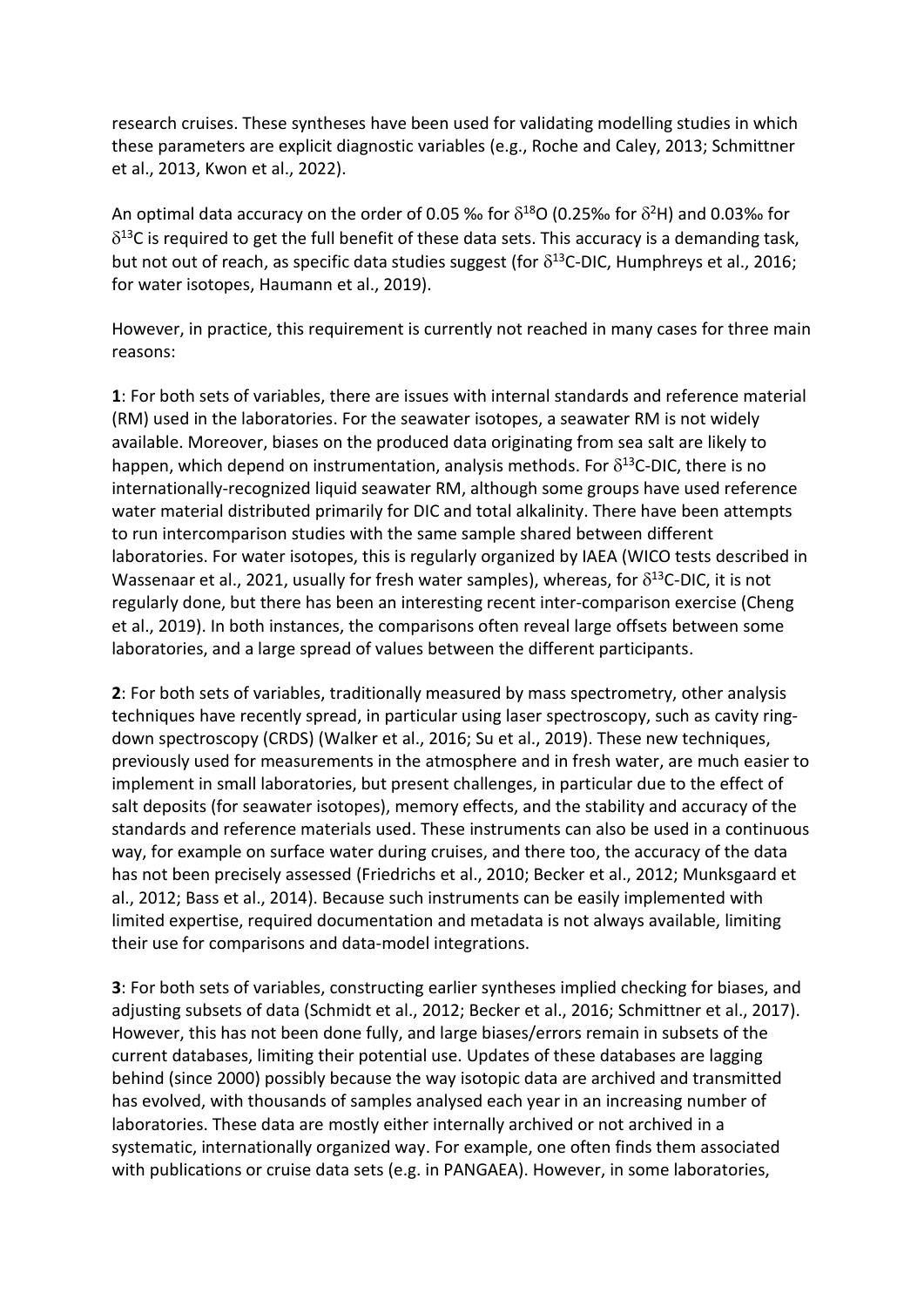specific databases exist that have been carefully intercalibrated, checked, and assessed (e.g., for seawater isotopes, at LOCEAN (Reverdin et al., 2022), or the ACE archive, (Haumann et al., 2019)). For example, the LOCEAN seawater database covers measurements done over more than two decades. Its validation revealed issues of sample contamination during collection and storage, and the difficulty of properly flagging and quality controlling such data, as well as properly assessing uncertainties resulting from the analysis (Reverdin et al., 2022).

There are also issues due to long storage, and poor conservation of samples or internal water standards prior to analyses. Recommendations exist in that respect, although they might not be widely followed (i.e., Terzer-Wassmuth and Wassenaar, 2021; McNichol et al., 2020). However, proper metadata need to be collected to be able to assess these issues.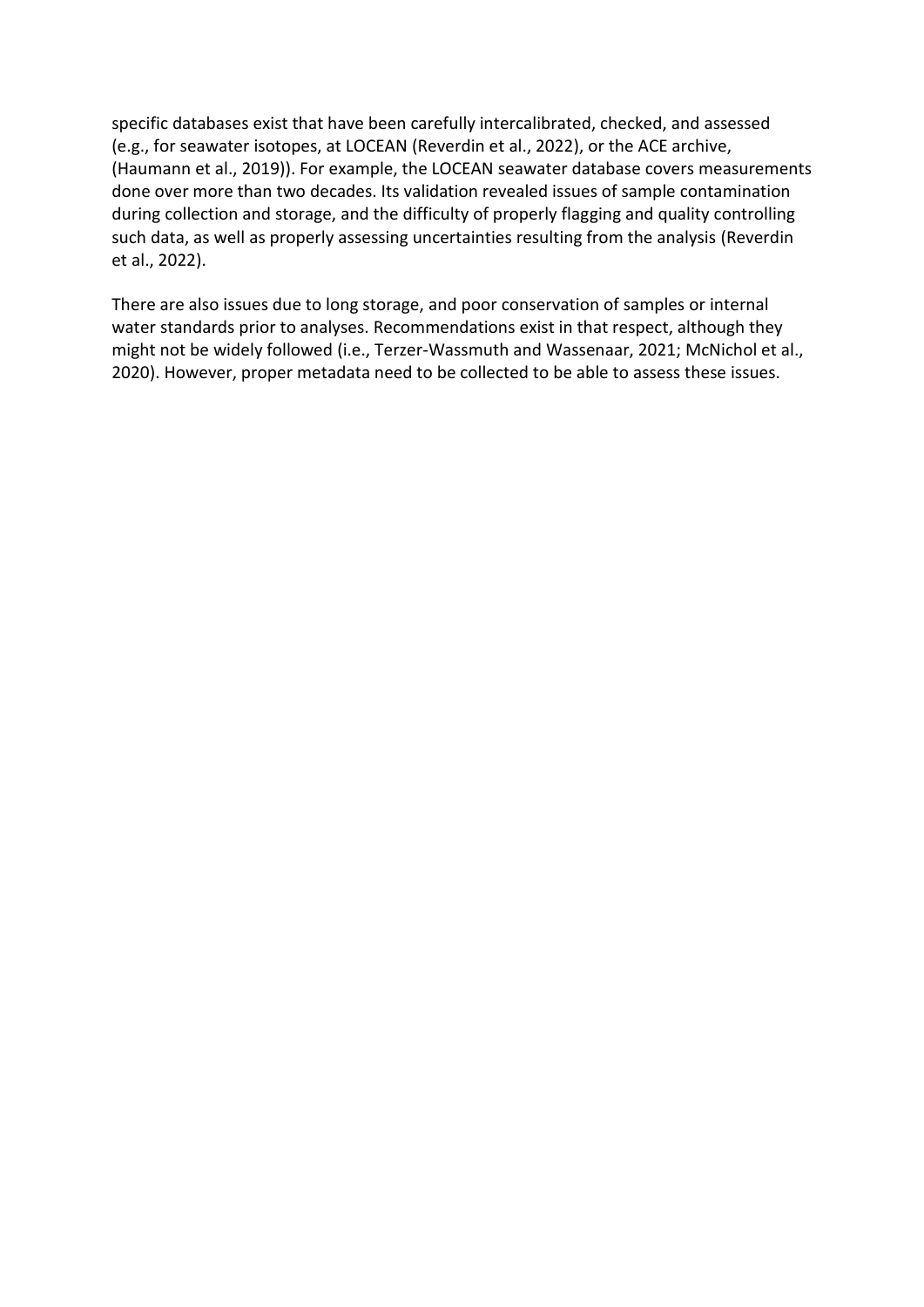# **2. Terms of reference (ToR)**

- **1**. Assess the existing best practices and standard measurement procedures, including new techniques such as CRDS, and identify reference materials (liaise with IAEA and the OCB working group on carbon isotopes in the ocean).
- **2**. Assess, at the institute, national and international levels, which data and metadata on stable isotopes in seawater are stored, what is their status of validation/qualification, and how can they be recovered and accessed. Establish a unified standard of data distribution (metadata and data) that allows an effective quality control to be shared between producers and scientific users.
- **3**. Organize a cruise-based intercomparison effort at large scale, engaging new sample collectors and data producers, and encouraging data collection and sharing.
- **4**. Assess methods to evaluate the accuracy of the available data, such as intercomparing different data subsets in the same region, using derived properties such as d-excess, or the  $\delta^{13}$ C-DIC relationship (Quality Control/Quality Assessment).
- **5**. Implement methods to check the internal consistency of the new or updated global databases.
- **6.** Present the results/outcome/perspectives at large international conferences and in publications.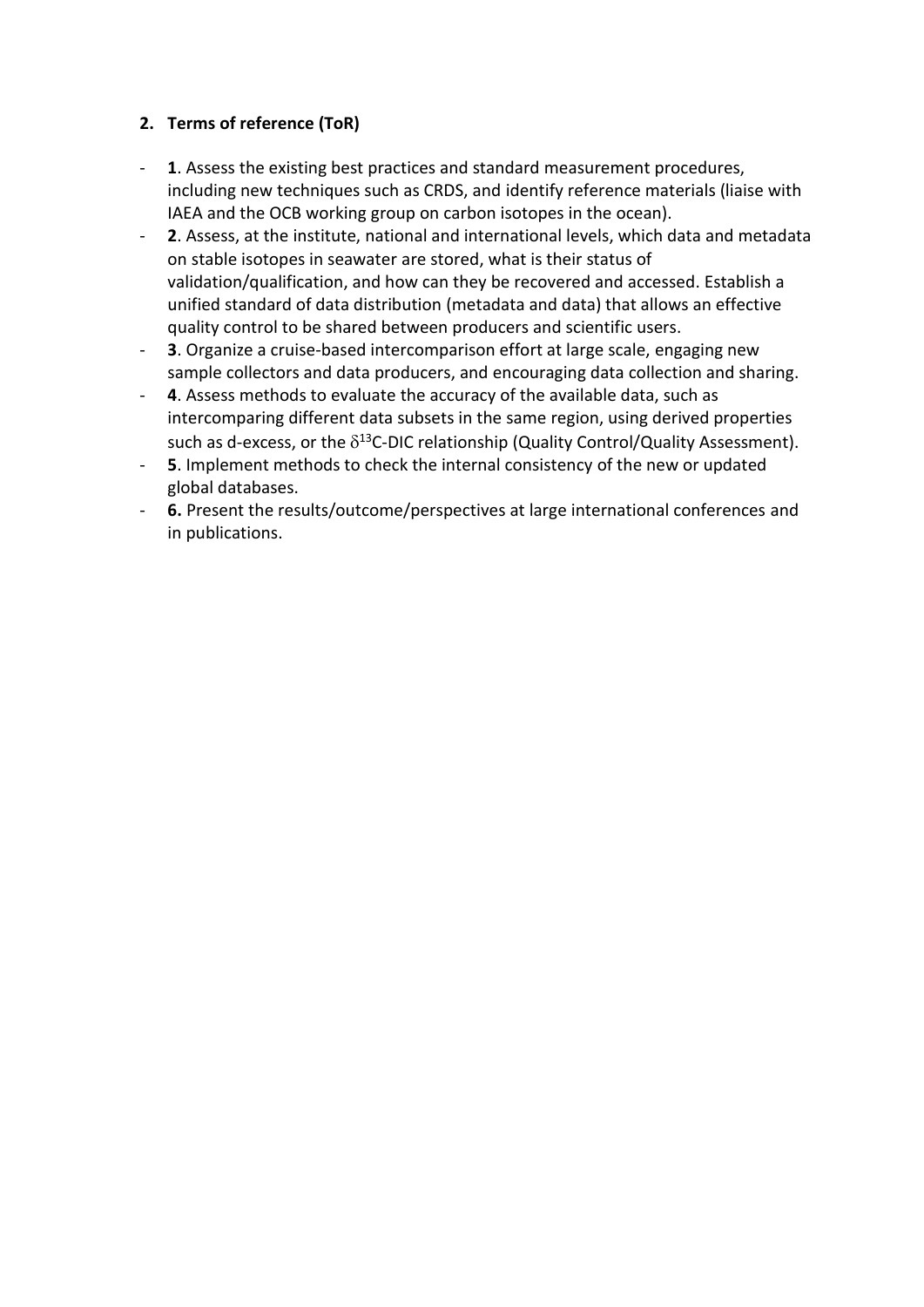## **3. Working plan**.

During year 1 (2023), we will organize four online meetings to design a detailed action plan with a schedule and timeline for activities and deliverables, assign tasks and responsibilities to WG members, and prepare workshops and venues to communicate with a wider community. For this and for the other tasks, we will establish four different sub-groups: (i) one on data production/acquisition, reference materials used, and which will identify data sets and their metadata (**ToRs 1-2**), (ii) one on the intercomparison exercises (**ToR 3**), (iii) one on methods of qualification/validation of the data (**ToR 4**), and (iv) one on data validation, error assessments, and data distribution and archiving (**ToR 5**). At the start of the WG, we will set up an online communication forum to facilitate actively interacting and sharing of data and validation tools. The sub-groups will remain active to year 3.

A wide-ranging workshop could be run in parallel to an AGU fall meeting (2023) or OS (2024) in a hybrid mode (on site + remote) to ease the access to a wide user community and to the US OCB-sponsored working group on 'Carbon isotopes in the ocean' (McNichol et al., 2021), and to the US efforts to update the database of seawater stable isotopes (mostly in the tropics, linked with PAGES CoralHydro2k, DeLong et al., 2022). A similar workshop could be run in parallel to the EGU meeting (2024, Vienna), with a link to IAEA. We will also organize two regional workshops (venues to be decided) in years 2 (2024) and 3 (2025), probably one in India (Bangalore) with focus on the South-Asian communities, and one in Brazil, to better interact with scientists in South America and South Africa, by potentially liaising with the All-Atlantic Alliance (AANChOR) which fosters collaboration between states neighbouring the North and South Atlantic. The regional workshops are key for capacity building, and could also be ways to practically share some of the water samples of the intercomparison exercises.

In addition to organizing meetings and fostering shared activities with the wider research community, the working group will carry out the following tasks, with required interactions between the different sub-working groups that will be managed by on-line meetings.

**ToR 1, year 1**: Review the existing best practices and standard operating procedures, and liaise with IAEA and OCB working group on carbon isotopes in the ocean **ToR 1, years 2-3**: Work on an updated white paper and companion publication on data production, validation/qualification, and data distribution (list best practises and Standard Operating Procedures). We will adopt the Ocean Best Practices platform (OBP, [https://www.oceanbestpractices.org/;](https://www.oceanbestpractices.org/) cf also [https://exchange](https://exchange-format.readthedocs.io/en/latest/)[format.readthedocs.io/en/latest/\)](https://exchange-format.readthedocs.io/en/latest/) as the repository for these.

**ToR 2, years 1- 3**. Investigate potential datasets that would update the current databases, both for water stable isotopes and  $\delta^{13}$ C-DIC. The largest effort will be for the period since 2000<sub>7</sub> and for continuously acquired measurements. A special effort will be devoted to measurements from surface monitoring projects, noting for example that for  $\delta^{13}$ C-DIC, they are currently not included in GLODAP. We will thus establish an inventory of what is available, where, and whether the metadata are complete or can be complemented. We will also define quality flags to be attributed to the different datasets or different versions of the same data set (we will for example investigate whether GEOTRACES flag choices can be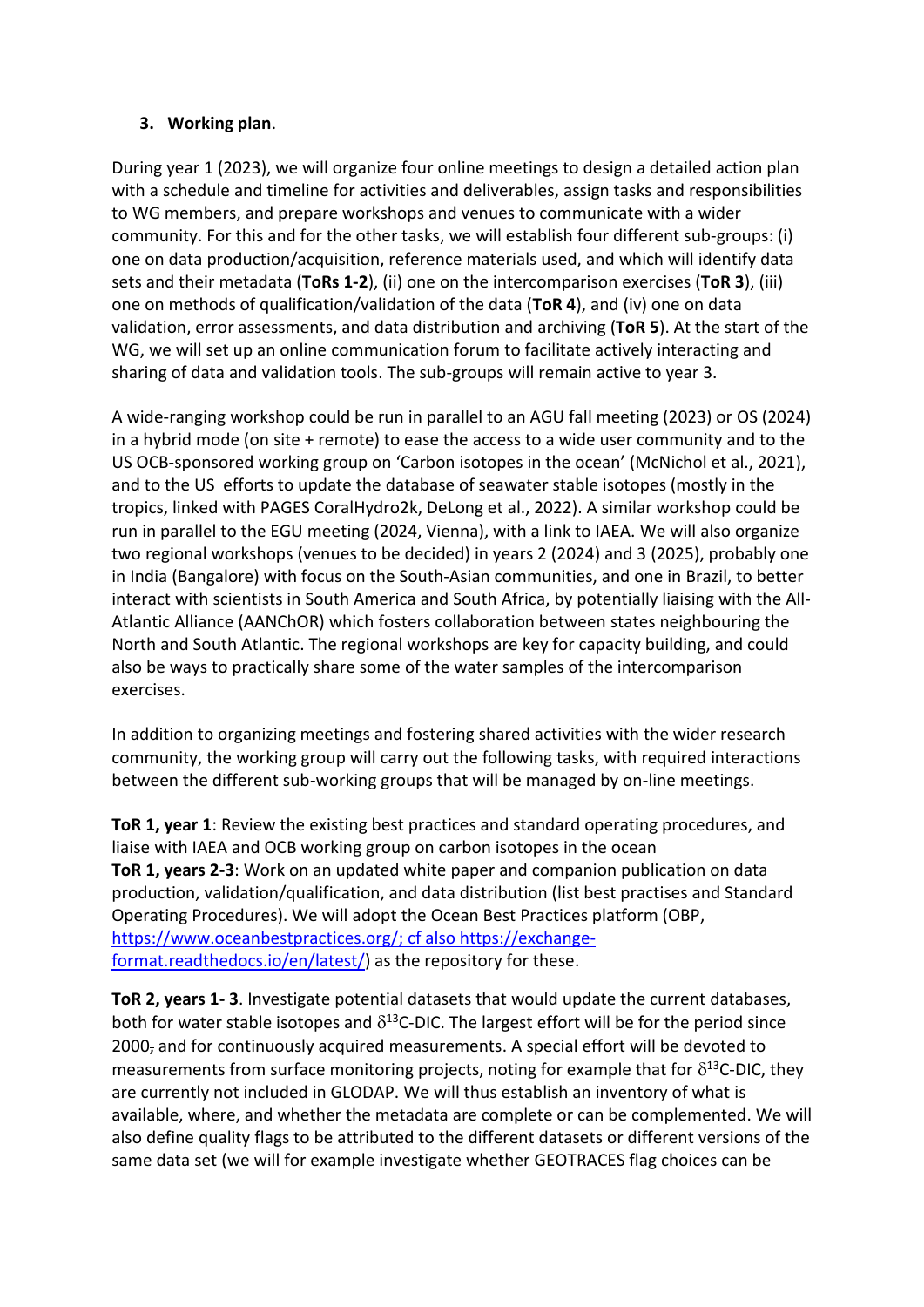adopted; also see [https://exchange-format.readthedocs.io/en/latest/\)](https://exchange-format.readthedocs.io/en/latest/). The inventory will be shared with groups producing the data bases.

**ToR 3, year 2**: Intercomparison effort. Collect larger volume of seawater samples from different cruises to be subdivided into several subsamples analyzed in different laboratories using the different methods (e.g. dividing each water sample into up to 50 subsamples). Those samples will be from the 'deep' ocean, but also from the surface ocean to provide a range of values. This intercomparison could be done regionally, to lessen logistical issues, but also with a few core institutions that will participate to all regional intercomparisons. Sample distribution would happen during meetings and/or shipped directly to participants. **ToR 3, year 3**: Report analyses of the intercalibration experiments (including all the metadata) and the statistical summary of these.

**ToR 4, years 1-2**: Review and test existing statistical techniques to identify biases or errors, and estimate required adjustments in the databases.

**ToR 5, years 1-2**: Prepare the databases for the application of the methods developed in ToR 4. This will require to be able to link validation and quality flagging of data sets already archived in data centres, such as PANGAEA, or as part of data products such as GLODAPv2 (Olsen et al., 2020) with the original data/metadata. The assessment and application of the methods will likely involve other measured (auxiliary) parameters, which implies that the stable isotopic data have to be correctly cross-referenced with the other relevant data set/database; this will thus require to liaise with efforts done for the UN Ocean Decade, e.g. the World Ocean Database Programme (WODP) and in particular IODE (cf [https://catalogue.odis.org\)](https://catalogue.odis.org/), GEOTRACES, and potentially with the European Marine Observation and Data Network (EMODnet), NCEI and other regional/national centers for Chemistry and/or Physics. An outcome of this effort might be to propose a unified standard of data distribution (metadata and data) (ToR 5).

**ToR 5, years 2-3**: Implementation of the methods to check internal consistency of updated or newly produced data sets.

**ToR 6, year 4**: In the last year (**year 4**), we will present the results/outcome/perspectives at large international conferences. We will finalize reports and publications from the different ToRs (see deliverables).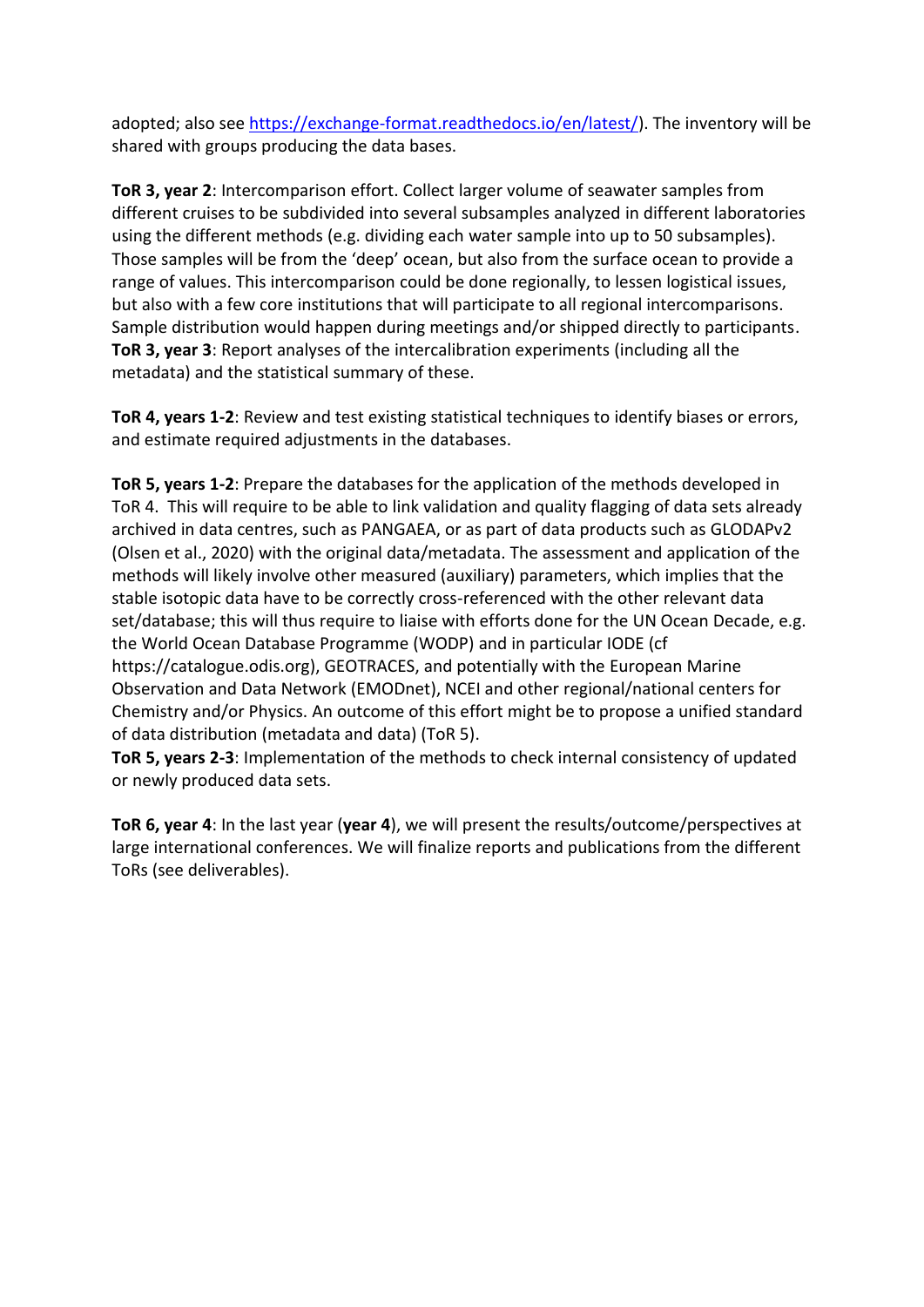### **4. Deliverables**

- **1.** A report of best practices, from sample collection to analysis and data qualification/validation, to be summarized in a publication (**ToR 1**).
- **2.** A doi-referenced report identifying orphan stable isotopic datasets, corresponding metadata and dissemination requirements (**ToR 2**). Also, we will issue recommendations on how 'orphan' isotopic data can be distributed (for example, surface  $\delta^{13}$ C-DIC data sets)
- **3.** A publication with the results of at least two intercomparison exercises of seawater samples (stable water isotopes and  $\delta^{13}$ C-DIC) (ToR 3)
- **4.** A methodological paper with recommendations on error and bias detection as well as on the adjustments that could be proposed to databases (**ToR 4**)
- **5.** An assessment report of new data products, examining sources of data errors and proposed adjustments to be applied (**ToR 5**). The data products will not be produced by the working group, but the proposed adjustments will be communicated to the managers of the data products, as well as through proper identification to the originators of the data to update the associated metadata in repositories.
- **6.** Any data collected and validated within the working group, together with metadata/quality flags will be made public following the FAIR principles.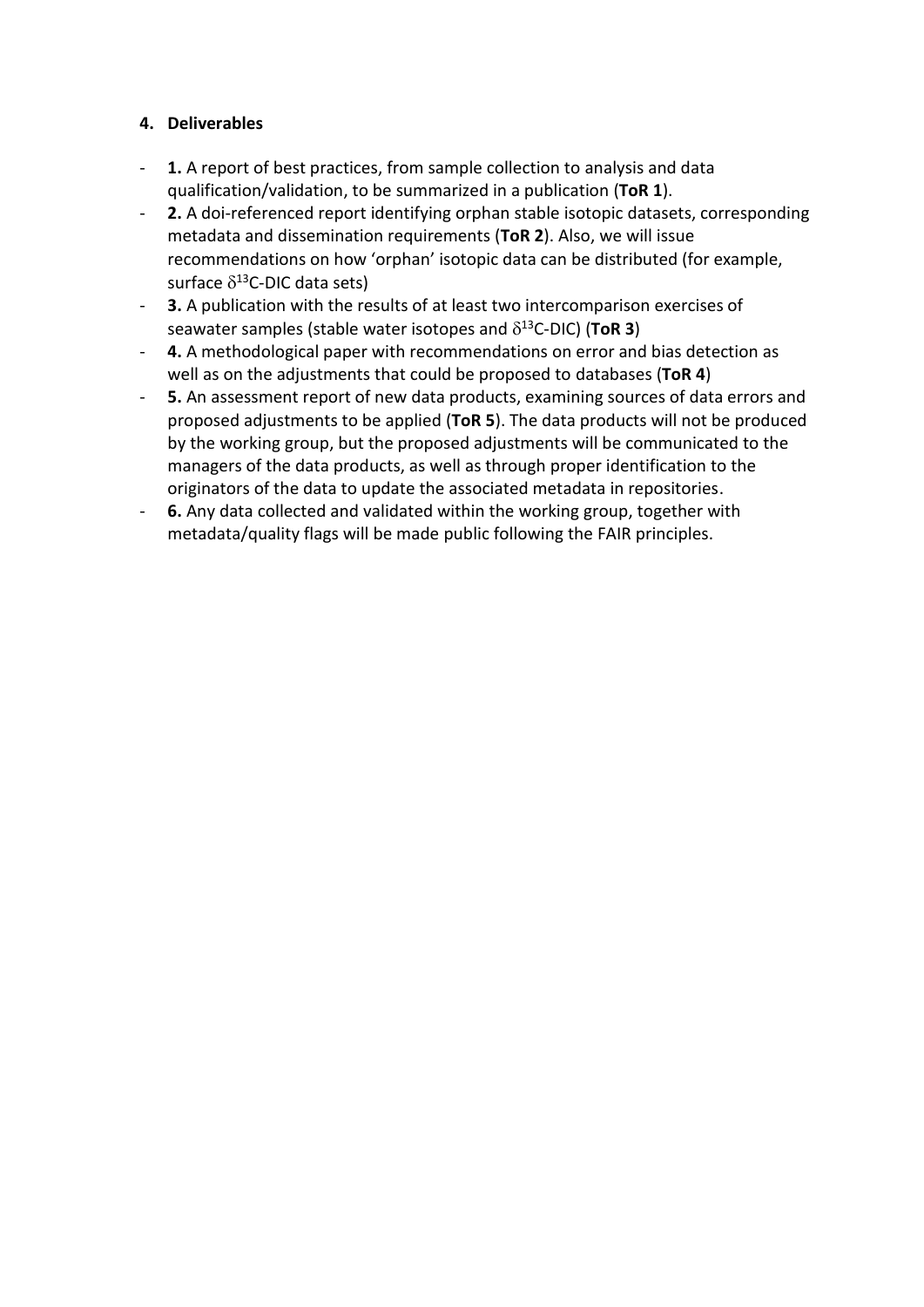## **5. Capacity building**

It will be key to integrate stakeholders who will outlast the working group, and to promote the transfer of analytical techniques/expertise to other teams and countries than the traditional data providers (until 2000, largely in Europe/North America/Japan/Australia). In addition to the important role that the members of the working group will play in their own countries, we have also established informal contacts in Chile, and will seek contacts with countries outside the 'member countries', in particular during the regional meetings.

Organizing meeting sessions associated to, or shouldering large international meetings, is a way to enhance the outreach of the working group. We also plan to conduct at least one dedicated workshop in South America, possibly in Brazil, with the hope to better liaise regionally with the different stakeholders. Other workshop opportunities, such as in southern or eastern Asia are also being considered.

Concurrent with the regional workshops lectures to the wider scientific community will be given by 1-2 working group members to disseminate the aims of SCOR and the working group itself. When possible, we will associate the regional workshops or one of the large meetings with a training course on sampling techniques and isotope analysis.

Although meetings are expected to structure the activity and provide a good mean to reach the main goals of the capacity building, it is hoped that other means can help too, such as a discussion forum, interactive websites.

Connections will be established with users of different communities a) the paleoclimate community (such as the PAGES CoralHydro2K working group; those working on the hydrological cycle using speleothems, or stable isotopes in biomarkers) and b) the modeling community (especially groups working on the carbon cycle/biogeochemistry and the hydrological cycle). Both Arctic and Antarctic ocean researchers often include stable isotopes in seawater as tools, in a very inter-disciplinary context, with observations both in the ocean, the sea ice or on the continents. We will also seek connections with these communities. For this task, and for more general advise and help in promoting the working group, we have also established a list of other experts in the field, that will be contacted.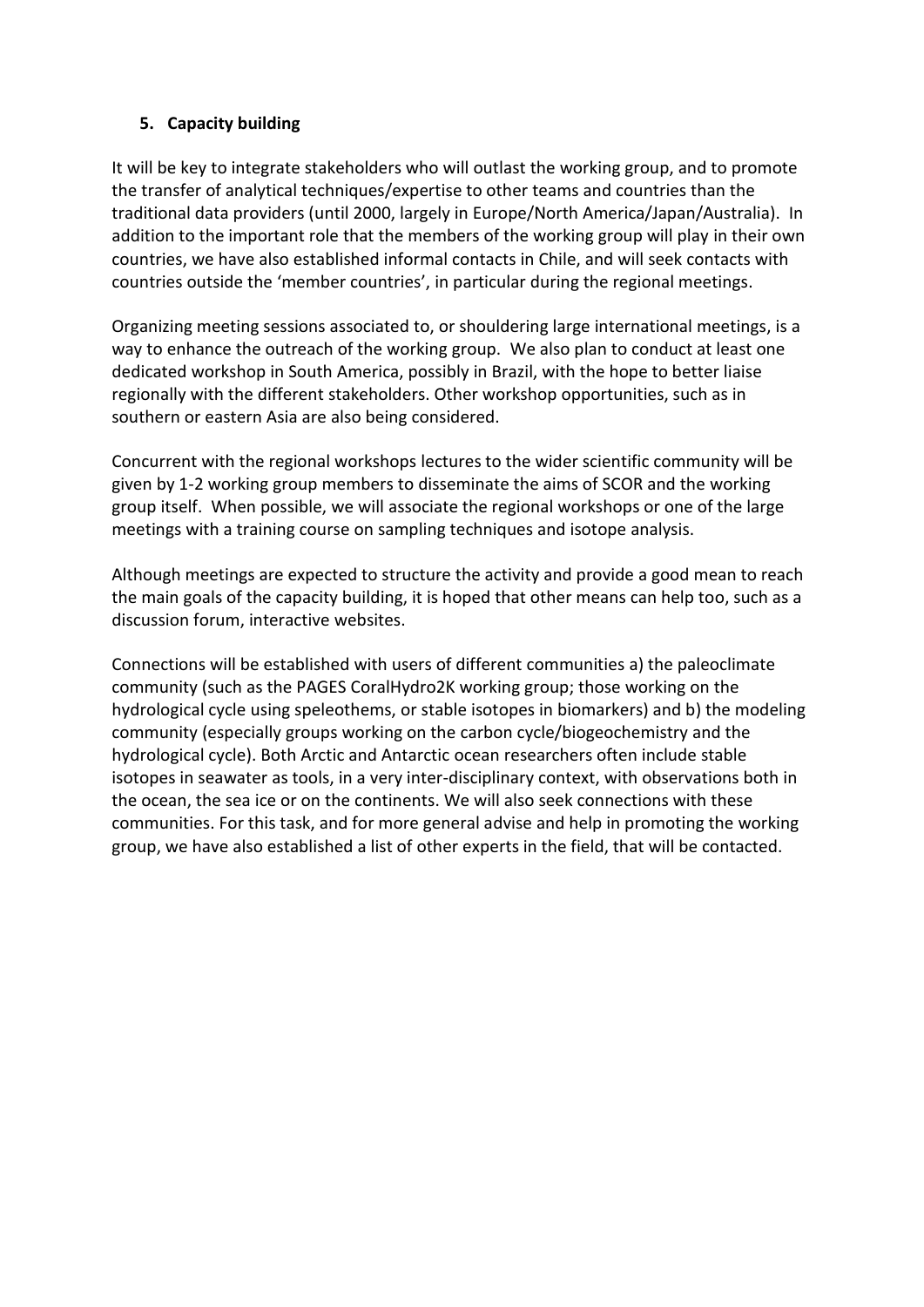### **6. Working Group composition**

The proposed working group is composed of 10 full members and 10 associate members with a good gender balance (9F; 11 M). It also includes two early career scientists. The geographical composition is a little imbalanced with current under-representation of South America, Africa and Oceania) (7 Europe; 6 Asia; 4 North America; 2 South America; 1 Africa). We plan to partially respond to this imbalance by proposing a regional workshop in Brazil with an emphasis on capacity building, and also through contacts in Chile. We feel that the group includes all required competences corresponding to the 6 TORs and the associated work package. It includes experts of data collection, measurements and intercomparison exercises, data bases qualification and validation, data analysis, and modelling of the measured quantities.

### **Full members**

- **(co-Chair) Gilles Reverdin, (LOCEAN, Paris, France)** (Gilles.reverdin@locean.ipsl.fr). Physical oceanographer, interested in recent climate variability, the hydrological cycle, upper ocean, air-sea exchanges, oceanic carbon. Long-time involvement in the observation of the ocean, with experience in stable isotopes research (both water stable isotopes and  $\delta^{13}$ C-DIC).
- **(co-Chair) Antje Voelker (IPMA, Lisbon, Portugal)** (antje.voelker@ipma.pt). Paleoclimatologist with interest in proxies of past and recent climate variability. Study of stable isotopes in sea water to trace water masses and circulation changes, and to calibrate proxies used in paleoceanography. Contributing to GEOTRACES and PAGES, and liaising with the data related working group of the All Atlantic Alliance (AANChOR).
- **Alexander Haumann (Princeton U., Princeton, USA)** (alexander.haumann@gmail.com). Airsea-ice interactions, in particular in the Southern Ocean, and their impact on ocean circulation and water mass changes. Experience in qualification/validation stable sea water isotopes (ACE expedition). Ongoing and planned activities in building a unified database for the Southern Ocean. (early career scientist)
- **Andre Luiz Belem (UFF, Rio de Janeiro, Brazil)** (andrebelem@id.uff.br). Coastal oceanography, with analysis of exchanges between the coastal regions with the deep ocean. Use of stable isotopes as tracers of water masses and ocean processes.
- **Doug Wallace (Dalhousie Univ, Nova Scotia, Canada)** (douglas.wallace@dal.ca). Ocean chemistry and geochemistry, with particular North Atlantic and transient tracers focuses. Extensive experience with CRDS measurements and inter-comparison exercises both for stable water isotopes and  $\delta^{13}$ C-DIC.
- **Eun Young Kwon (Pusan Univ., Pusan, South Korea)** (ekwon957@pusan.ac.kr). Ocean variability at interannual to interdecadal time scales. Water masses, penetration of ocean carbon, data assimilation and modeling. Interest in stable isotopes in seawater.
- **Fajin Chen (Guangdong Ocean University, Zhanjiang, China)** (fjchen@gdou.edu.cn). Coastal oceanography. River inputs to the coastal ocean. Measurements of  $δ<sup>13</sup>C-DIC$  and water stable isotopes.
- **Shigeru Aoki (Hokudai Univ, Sapporo, Japan) (shigeru@lowtem.hokudai.ac.jp)**. Recent ocean variability in particular in the Southern Ocean. Air-sea-ice interaction and water mass changes. Experience in IRMS and CRDS measurements of stable water isotopes.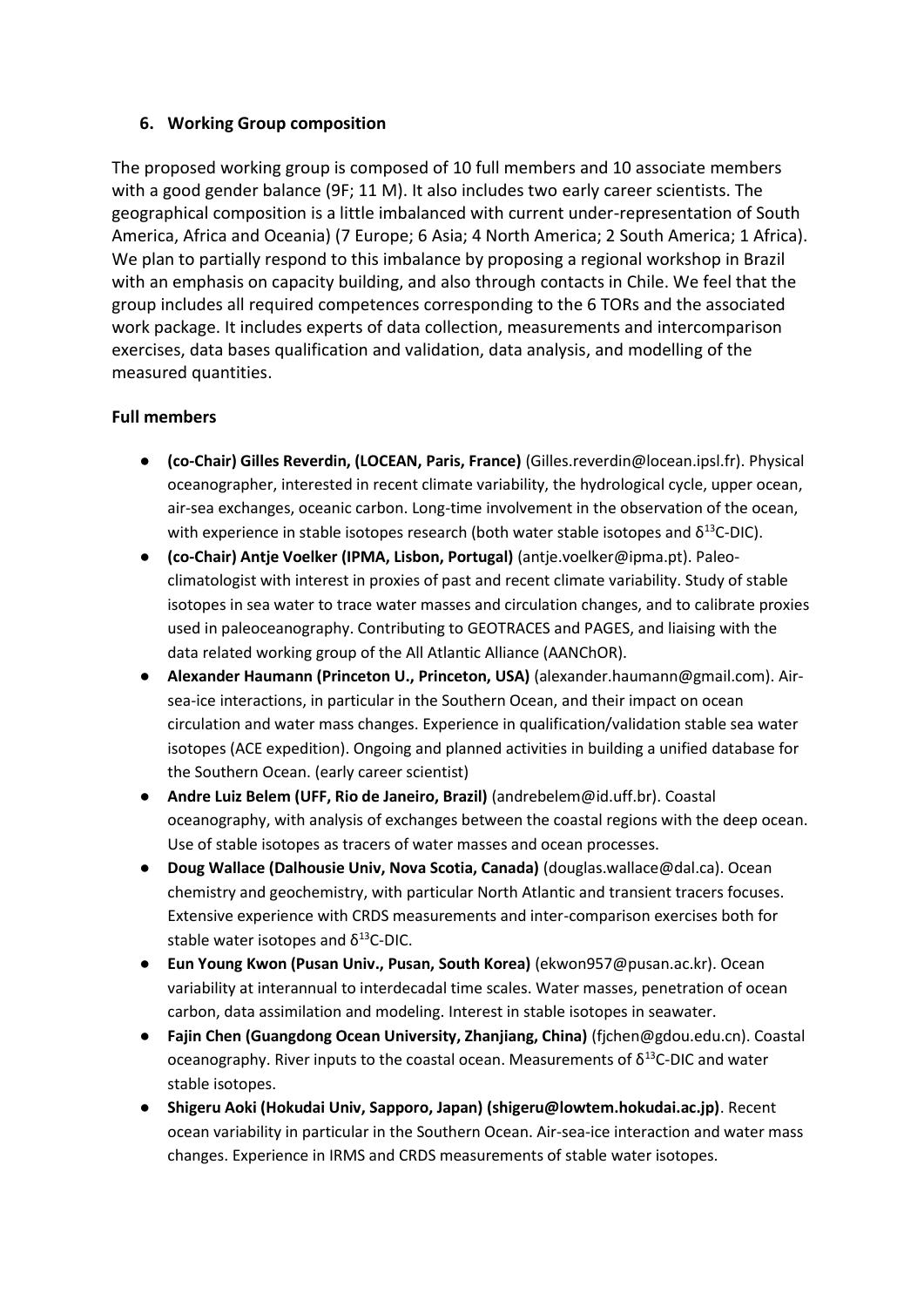- **Supriya Karapurkar (NIO, Goa, India) (supriya@nio.org)**. Strong experience in IRMS measurements of sea water samples.
- **Ulysses Ninnemann (UiB, Bjerkness Center, Bergen, Norway)** (Ulysses.ninnemann@uib.no). Interest in climate variability past and present, including investigation of water isotopes in sea water for example. Work with mass spectrometers and IRSM spectrometers.

#### **Associate Members**

- **Anita Flohr (NOC, Southampton, United Kingdom)** (anita.flohr@noc.ac.uk). Biogeochemist with interest in ocean carbon and ocean  $\delta^{13}$ C-DIC. Experience with CRDS measurements.
- **Jessica Conroy (Univ Illinois, USA)** (jconro@illinois.edu). Specialized in recent variability in the surface ocean and the hydrological cycle, in particular in the equatorial Pacific, also with interest in coral proxies and their validation. Involved in Pages and CLIVAR water isotopes group.
- **Leonard I. Wasssenaar (Danube University Krems, Austria)** (len.wassenaar@wcl.ac.at). Large experience at IAEA in inter-comparison exercises, IRMS, CRDS measurements of water isotopes, and influence of sea water composition on the measurements.
- **Liping Zhou (Beijing University, China)** (lpzhou@pku.edu.cn). Specialist on past and present climate variability. Use of water isotopes in the present climate for calibration of proxies and to trace water masses. PAGES, GEOTRACES.
- **Luisa Espinosa (INVEMAR, Colombia)** (Luisa.Espinosa@invemar.org.co). Chemistry of coastal sea waters. Monitoring of tropical Atlantic and Pacific Colombian coastal waters. Aiming to incorporate sea water isotopes into the monitoring.
- **Meike Becker (University of Bergen and Bjerknes Center for Climate Research, Bergen, Norway)** (meike.becker@uib.no). Recent variability of anthropogenic carbon and  $\delta^{13}$ C-DIC changes. Continuous measurements of  $\delta^{13}$ C-DIC in sea water and CRDS measurements. Involved in monitoring programs, and experience with database qualification. (early career scientist)
- **Prosenjit Ghosh (IISC, Bangalore, India)** (pghosh@iisc.ac.in). Geochemist with ocean, atmosphere and land experience. Oceanic focus on Bay of Bengal and Southern Ocean (carbon cycling and relationship with the hydrological cycle). Link with 'Future earth' program.
- **Roberta Hansman (NOSAMS, WHOI, USA)** (rhansman@whoi.edu). Mass spectrometry. Biogeochemist, with interest in tracing carbon in the ocean (both using radio-isotopes and stable isotopes).
- **Sarah Fawcett (Univ Cape Town, South Africa)** (sarah.fawcett@uct.ac.za). Biogeochemical oceanographer. Interest in stable isotopes in the ocean, particularly in nitrogen, and recently also including water stable isotopes. Liaise with the Southern Ocean Observing System (SOOS) committee.
- **Toste Tanhua (GEOMAR, Kiel, Germany)** (ttanhua@geomar.de). Chemical oceanographer, with interest in transient tracers, carbon parameters and anthropogenic carbon, including δ 13C-DIC. Will liaise with GLODAP, GO-SHIP and GOOSE.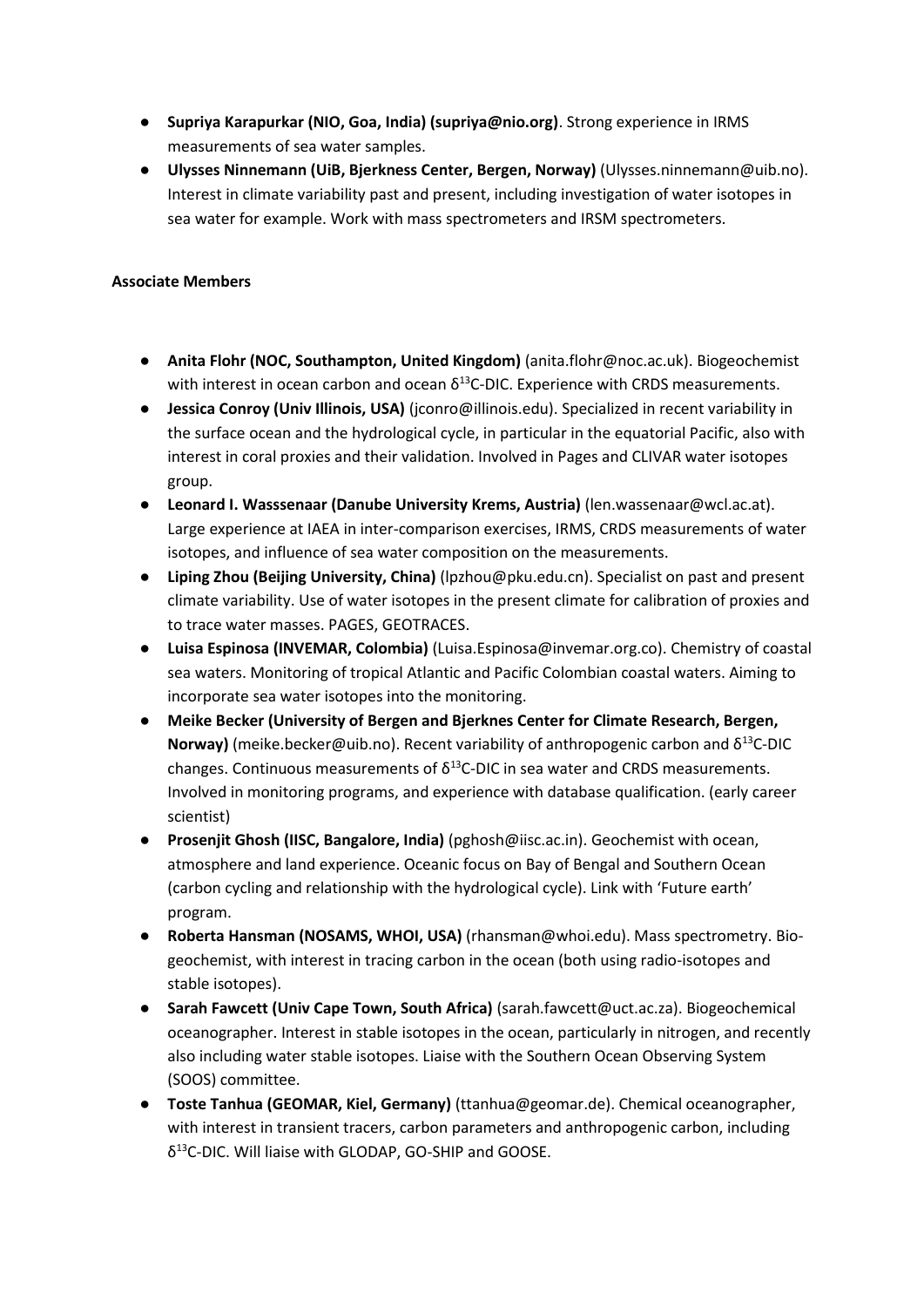## **7. Selected relevant publications of members**

### Gilles Reverdin, co-chair

**Reverdin, G**. et al, 2022. The CISE-LOCEAN seawater isotopic database (1998-2021). ESSD. essd-2022-34,<https://doi.org/10.5194/essd-2022-34>

Akhoudas, C., J.-B. Sallée, **G. Reverdin**, G. Aloisi, M. Benetti, L. Vignes, and M. Gelado, 2020. Ice-shelf basal melt and influence on dense water outflow in the southern Weddell Sea. J. Geophys. Res., https://doi.org/10.1029/2019JC015710 .

Risi, C., J. Galewsky, **G. Reverdin**, and F. Brient, 2019. Controls on the water vapor isotopic composition near the surface of tropical oceans and role of boundary layer mixing processes. Atmos. Chem. Phys., 19, 12235–12260[, https://doi.org/10.5194/acp-19-12235-](https://doi.org/10.5194/acp-19-12235-2019) [2019.](https://doi.org/10.5194/acp-19-12235-2019)

Benetti, M., **G. Reverdin**, J. S. Clarke, E. Tynan, N. P. Holliday, S. Torres-Valdes, P. Lherminier, and I. Yashayaev, 2019. Sources and distribution of fresh water around Cape Farewell in 2014. *J. Geophys. Res.*, [https://doi.org/10.1029/2019JC015080.](https://doi.org/10.1029/2019JC015080)

Benetti, M., **G. Reverdin**, G. Aloisi, and A. Sveinbjörnsdóttir, 2017. Stable isotopes in surface waters of the Atlantic Ocean: indicators of ocean-atmosphere water fluxes and oceanic mixing processes. J. Geophys. Res. Oceans, doi:10.1002/2017JC012712.

## Antje Voelker, co-chair

Aguirre, M.L., Richiano, S., **Voelker, A.H.L**., Dettman, D.L., Schöne, B.R., Panarello, H.O., Donato, M., Gómez Peral, L., Castro, L.E., Medina, R., 2019. Late Quaternary nearshore molluscan patterns from Patagonia: Windows to southern southwestern Atlantic-Southern Ocean palaeoclimate and biodiversity changes? Global and Planetary Change 181, 102990,doi: [https://doi.org/10.1016/j.gloplacha.2019.102990.](https://doi.org/10.1016/j.gloplacha.2019.102990)

García-Gallardo, Á., Grunert, P., **Voelker, A.H.L**., Mendes, I., Piller, W.E., 2017. Re-evaluation of the "elevated epifauna" as indicator of Mediterranean Outflow Water in the Gulf of Cadiz using stable isotopes ( $\delta^{13}C$ ,  $\delta^{18}O$ ). Global and Planetary Change 155, 78-97, doi: https://doi.org/10.1016/j.gloplacha.2017.06.005.

Rebotim, A., **Voelker, A.H.L**., Jonkers, L., Waniek, J.J., Schulz, M., Kucera, M., 2019. Calcification depth of deep-dwelling planktonic foraminifera from the eastern North Atlantic constrained by stable oxygen isotope ratios of shells from stratified plankton tows. J. Micropalaeontol. 38, https://doi.org/10.5194/jm-38-113-2019.

Salgueiro, E., **Voelker, A.H.L.**, Martin, P.A., Rodrigues, T., Zúñiga, D., Froján, M., de la Granda, F., Villacieros-Robineau, N., Alonso-Pérez, F., Alberto, A., Rebotim, A., González-Álvarez, R., Castro, C.G., Abrantes, F., 2020. δ<sup>18</sup>O and Mg/Ca Thermometry in Planktonic Foraminifera: A Multiproxy Approach Toward Tracing Coastal Upwelling Dynamics. Paleoceanography and Paleoclimatology 35, doi: 10.1029/2019PA003726.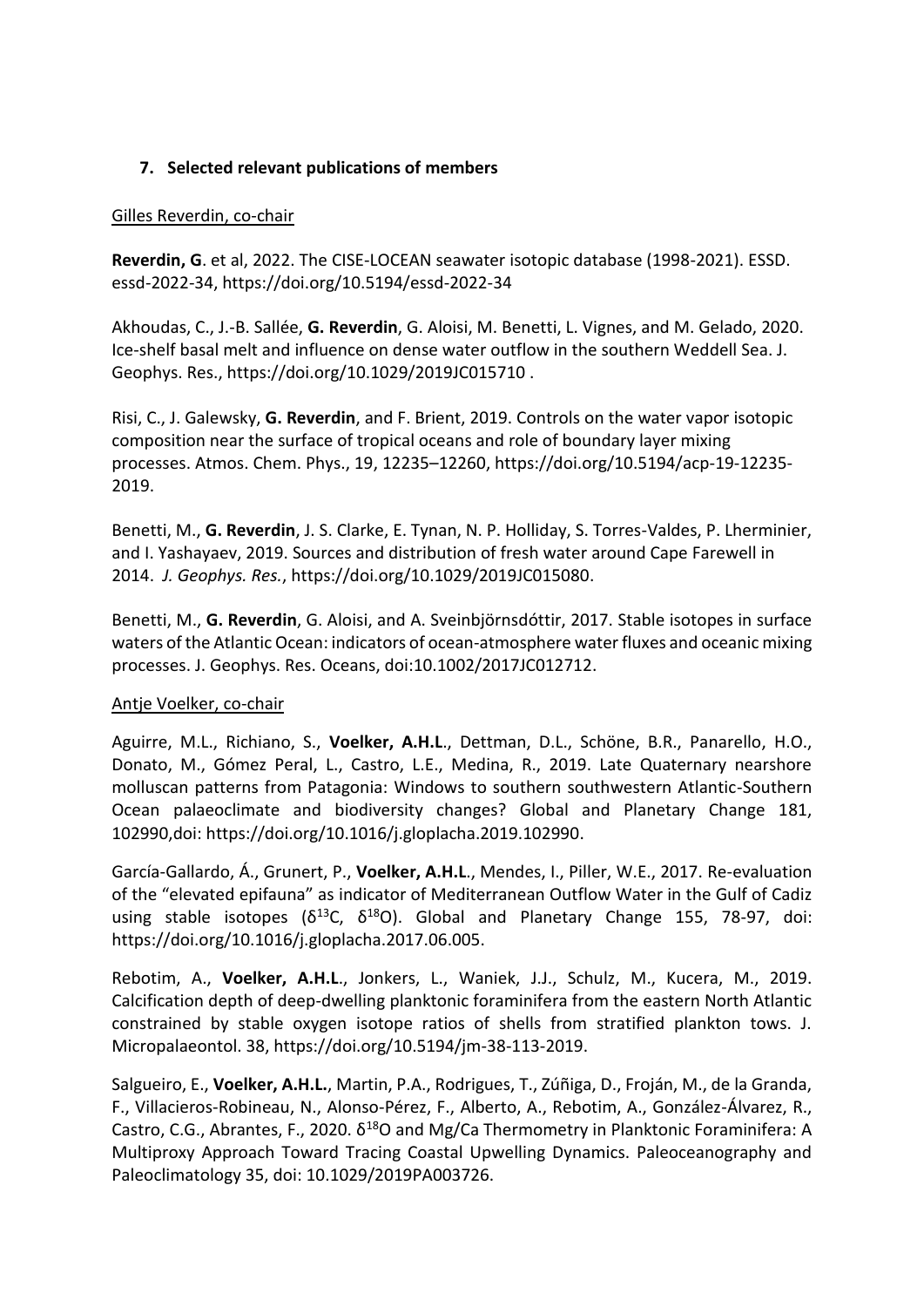**Voelker, A.H.L**., Colman, A., Olack, G., Waniek, J.J., Hodell, D., 2015. Oxygen and hydrogen isotope signatures of Northeast Atlantic water masses. Deep Sea Research Part II: Topical Studies in Oceanography 116, 89-106, doi: 10.1016/j.dsr2.2014.11.006.

#### Shigeru Aoki

**Aoki, S**., R. Kobayashi, S.R. Rintoul, T.Tamura, and K. Kusahara, 2017. Changes in water properties and flow regime on the continental shelf off the Adelie/George V Land coast, East Antarctica, after glacier tongue calving. J. Geophys. Res. Oceans, [122 \(8\), 6277-6294.](callto:122%20(8),%206277-6294) doi:10.1002/2017JC012925.

Ohashi, Y., **S. Aoki**, Y. Matsumura, S.Sugiyama, N. Kanna, and D. Sakakibara, 2020. Vertical distribution of water mass properties under the infuence of subglacial discharge in Bowdoin Fjord, north western Greenland. Ocean Sci., 16, 545-564[, https://doi.org/10.5194/os-16-545-](https://doi.org/10.5194/os-16-545-2020) [2020](https://doi.org/10.5194/os-16-545-2020)

Hirano, D., T. Tamura, K. Kusahara K. I. Ohshima, K.W. Nicholls, S. Ushio, D. Simizu, K. Ono, M. Fujii, Y. Nogi, and **S. Aoki**, 2020. Strong ice-ocean interaction beneath Shirase Glacier Tongue, East Antarctica. Nature Communications, 11:4221. doi:10.1038/s41467-020-17527-4

Kiuchi,M., D. Nomura, D. Hirano, T. Tamura, G. Hashida, S. Ushio, D. Simizu, K. Ono, and **S. Aoki**, 2021. The effect of basal melting of the Shirase Glacier Tongue on the CO<sub>2</sub> system in Lutzow-Holm Bay, East Antarctica. JGR Biogeosciences, 126, e2020JG005762. <https://doi.org/10.1029/2020JG005762>

Jeon, M., J. Jung, M. Park, **S. Aoki**, T. Kim, and S. Kim, 2021. Tracing Circumpolar Deep Water and glacier meltwater using humic-like fluorescent dissolved organic matter in the Amundsen Sea, Antarctica. Marine Chemistry 235, 104008. <https://doi.org/10.1016/j.marchem.2021.104008>

#### Meike Becker

**Becker, M.,** Steinhoff, T., Körtzinger, A., 2018. A Detailed View on the Seasonality of Stable Carbon Isotopes Across the North Atlantic. Glob. Biogeochem. Cycles 32, 1406–1419.

**Becker, M.,** Andersen, N., Fiedler, B., Fietzek, P., Körtzinger, A., Steinhoff, T., Friedrichs, G., 2012. Using cavity ringdown spectroscopy for continuous monitoring of  $\delta^{13}C(CO_2)$  and  $fCO_2$ in the surface ocean. Limnol Ocean. Methods 10, 752–766.

**Becker, M.,** N. Andersen, H. Erlenkeuser, T. Tanhua, M.P. Humphreys and A. Körtzinger. 2016. An Internally Consistent Dataset of  $\delta^{13}$ C-DIC Data in the North Atlantic Ocean, ESSD, 8, 559-570, doi: 10.5194/essd-8-559-2016.

**Becker, M.,** Olsen, A., Landschützer, P., Omar, A., Rehder, G., Rödenbeck, C., Skjelvan, I., 2021, The northern European shelf as increasing net sink for CO<sub>2</sub>, Biogeosciences.

**Becker, M.,** Olsen, A., Reverdin, G., In-air on-point calibration of oxygen optodes in underway systems, 2021, L&O Methods.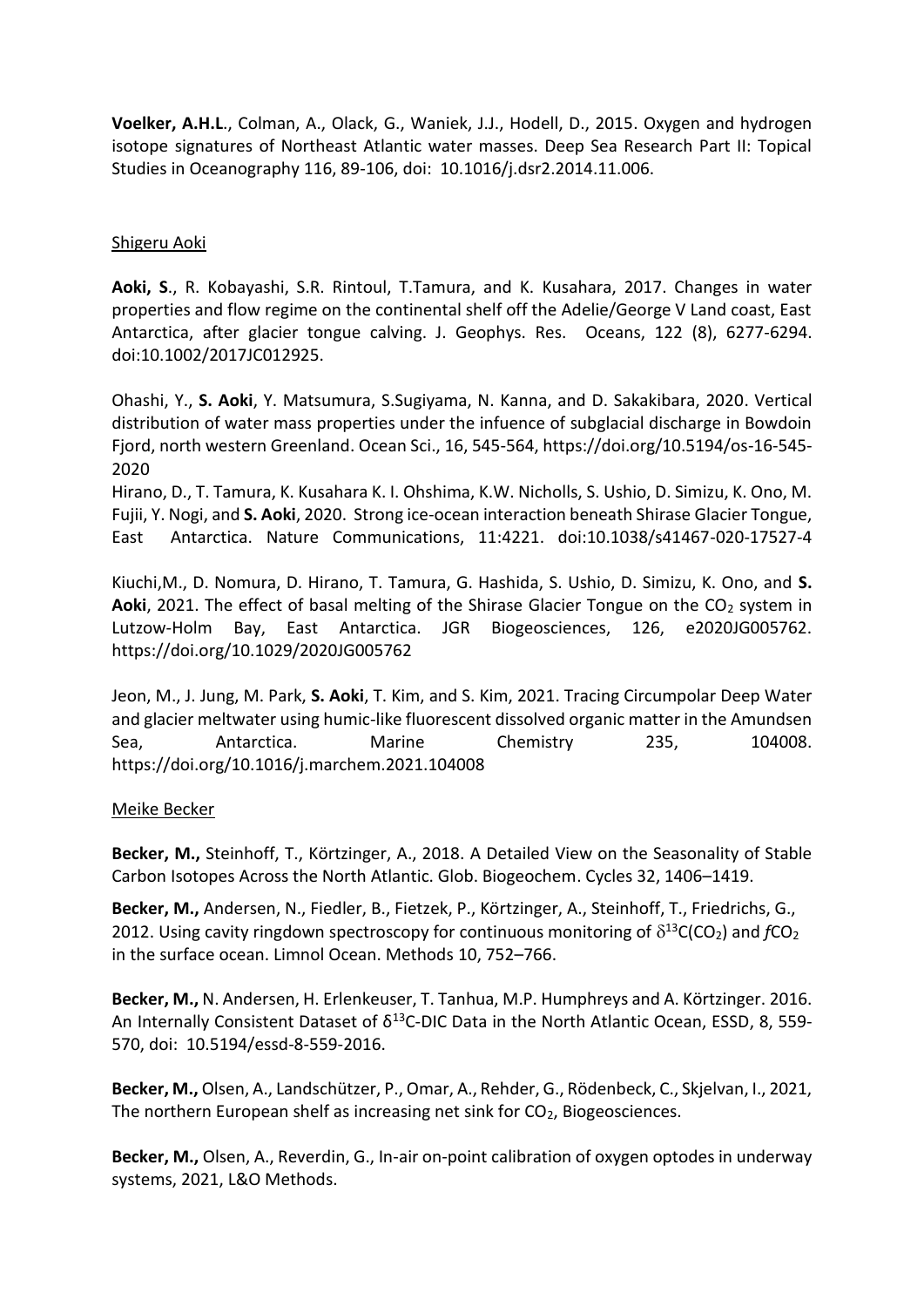### Andre Belem

Piacsek, P., F.G. Behling, Hermann, I.M. Venancio, D.V.O. Lessa, **A.L Belem**, A.L.S. Albuquerque, 2020. Changes in sea surface hydrography and productivity in the western equatorial Atlantic since the last interglacial. Palaeogeography Paleoclimatology Paleoecology, 562, 109952.

Venancio, I.M. ; Shimizu, M.H. ; Santos, T.P. ; Lessa, D.V.O. ; Dias, B.B. ; Chiessi, C.M. ; Mulitza, S. ; Kuhnert, H. ; Tiedemann, R. ; Vahlenkamp, M. ; Bickert, T. ; **Belem, A.L**. ; Sampaio, G. ; Albuquerque, A.L.S.. ; Nobre, C,. 2020. Ocean-atmosphere interactions over the western South Atlantic during Heinrich stadials. Glob. And Planet. Change, 195, 103352.

**Belem, A. L**.; Caricchio, C. ; Albuquerque, A.L.S. ; Venancio, I.M. ; Zucchi, M.R. ; Santos, T.H.R. ; Alvarez, Y.G. 2019. Salinity and stable oxygen isotope relationship in the Southwestern Atlantic: constraints to paleoclimate reconstructions. Anais da academia Brasileira de Ciencâs (online), 91, e20180226.

Fadina, O.A. ; Venancio, I.M. ; **Belem, A.L.** ; Silveira, C.S. ; Bertagnolli, D.C ; Silva-filho, E.V. ; Albuquerque, A.L.S. 2019. Paleoclimatic controls on mercury deposition in northeast Brazil since the Last Interglacial. Quaternary Science Rev., 221, 105869.

Venancio, I.M. ; Belem, A.L. ; Santos, T.P. ; Lessa, D.V.O. ; Albuquerque, A.L.S ; Mulitza, S. ; Schulz, M. ; Kucera, M. 2017. Calcification depths of planktonic foraminifera from the southwestern Atlantic derived from oxygen isotope analyses of sediment trap material. Marine Micropaeontology, 37-50.

#### Fajin Chen

Fengxia Zhou, Junhui Wu, **Fajin Chen**, Chunqing Chen, Qingmei Zhu, Qibin Lao, Xin Zhou, Xuan Lu. 2022. Using stable isotopes ( $δ<sup>18</sup>O$  and  $δD$ ) to study the dynamics of upwelling and other oceanic processes in northwestern South China Sea. Journal of Geophysical Research: Oceans, 127, e2021JC017972.

Junhui Wu, Qibin Lao, **Fajin Chen**, Chao Huang, Shuwen Zhang, Chao Wang, Fengxia Zhou, Chunqing Chen, Xin Zhou, Xuan Lu. 2021. Water Mass Processes Between the South China Sea and the Western Pacific Through the Luzon Strait: Insights from Hydrogen and Oxygen Isotopes. Journal of Geophysical Research: Oceans, 126, e2021JC017484.

**Fajin Chen**, Chao Huang, Qibin Lao, Shuwen Zhang, Chunqing Chen, Xin Zhou, Xuan Lu, Qingmei Zhu. 2021. Typhoon Control of Precipitation Dual Isotopes in Southern China and its Palaeoenvironmental Implications. Journal of Geophysical Research: Atmospheres, 126, e2020JD034336.

Xin Zhou, Guangzhe Jin, Jiacheng Li, Zhiguang Song, Shuwen Zhang, Chuqing Chen, Chao Huang, **Fajin Chen**, Qingmei Zhu, Yafei Meng. 2021. Effects of Typhoon Mujigae on the Biogeochemistry and Ecology of a Semi-Enclosed Bay in the Northern South China Sea. Journal of Geophysical Research: Biogeosciences, 126, e2020JG006031.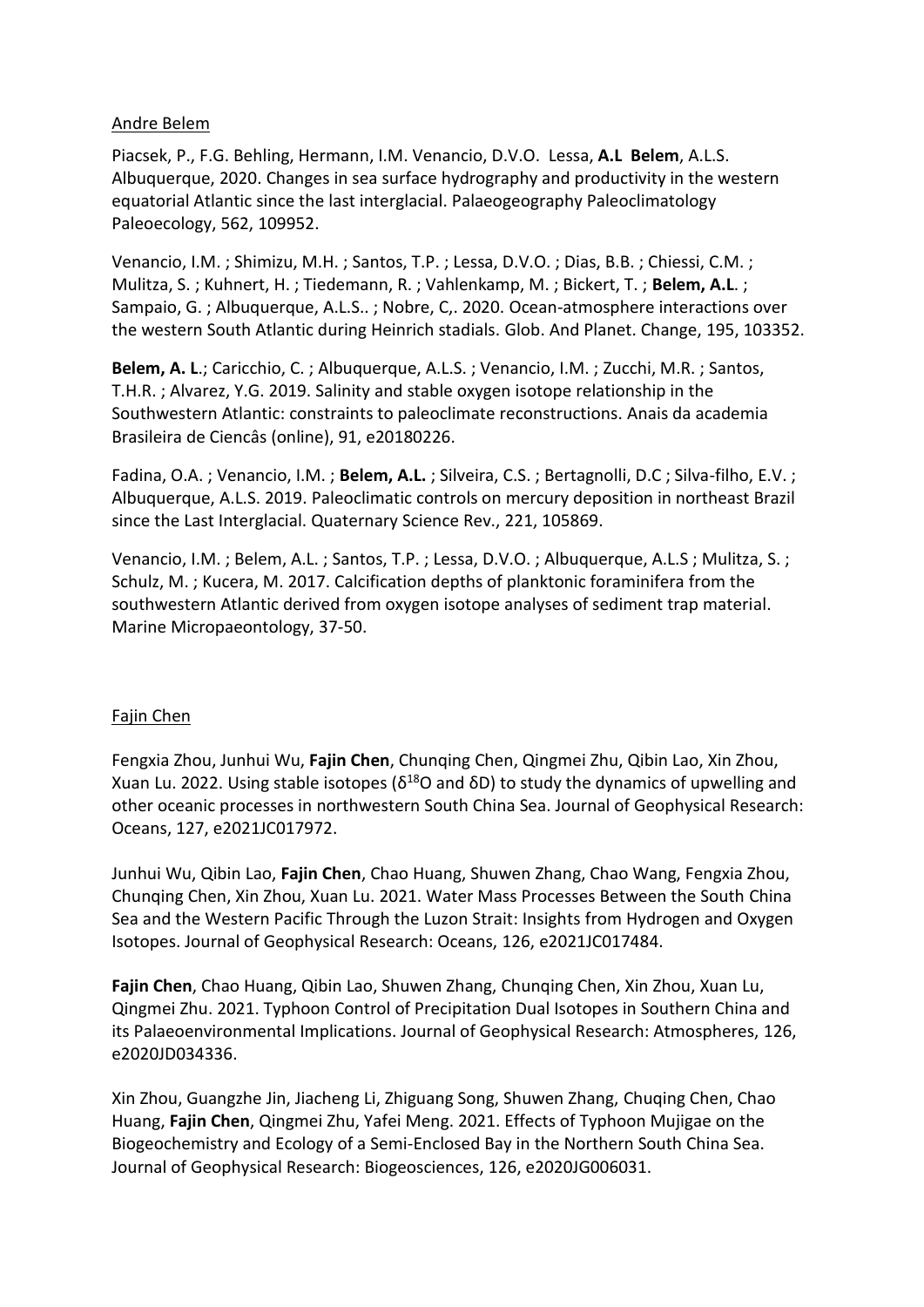Xuan Lu, Xin Zhou, Guangzhe Jin, **Fajin Chen**, Shuwen Zhang, Zhiyang Li, Chunqing Chen, Qingmei Zhu, Qibin Lao. 2021. Biological Impact of Typhoon Wipha on the biogeochemistry in the coastal area of western Guangdong: a comparative field observation perspective. Journal of Geophysical Research: Biogeosciences, 127, doi: 2021JG006589.

#### Jessica Conroy

Thompson, D.M., **Conroy, J. L**., Stevenson, S., DeLong, K., Konecky, B., Dassié, E. Salinity information in coral δ<sup>18</sup>O records. 2022. *Geophysical Research Letters*, in press.

**Conroy, J. L**., K. M. Cobb, J. Lynch-Stieglitz, and P. J. Polissar, 2014. Constraints on the salinity–oxygen isotope relationship in the central tropical Pacific Ocean, Mar. Chem., 161, 26–33.

**Conroy, J. L**., D. M. Thompson, K. M. Cobb, D. Noone, S. Rea, and A .N. Legrande, 2017. Spatiotemporal variability in the  $\delta^{18}O$ -salinity relationship of seawater across the tropical Pacific Ocean. Paleoceanography, doi: 10.1002/2016PA003073

Higley, M.C., and **Conroy, J. L.**, 2019. The hydrological response of surface water on Kiritimati Island, Kiribati to recent climate variability. *Hydrological Processes*, doi: 10.1002/hyp.13465

Martin, N.J., **Conroy, J. L.**, Noone, D., Cobb, K.M., Konecky, B., and Rea, S. 2018. Seasonal and ENSO Influences on the Stable Isotopic Composition of Galápagos Precipitation. *Journal of Geophysical Research-Atmospheres*, doi:1002/2017JD027380

#### Luisa Espinosa

Garcés–Ordóñez, O., J.F. Saldarriaga-Vélez, **L.F. Espinosa-Díaz**, A.D. Patiño, J. Cusba, M. Canals, K. Mejía-Esquivia, L. Fragozo-Velásquez, S. Sáenz-Arias, T. Córdoba-Meza, M. Thiel. 2022. Microplastic pollution in water, sediments and commercial fish species from Ciénaga Grande de Santa Marta lagoon complex, Colombian Caribbean. Science of the Total Environment 829: 154643. [http://dx.doi.org/10.1016/j.scitotenv.2022.154643.](http://dx.doi.org/10.1016/j.scitotenv.2022.154643)

Garcés Ordoñez, O., A. Rodriguez, **L.F. Espinosa**, 2021. Short-term response of water physiochemical parameters in th hydrological rehabilitation of channels in mangroves from Cispata, Colombian Caribbean. Bull. Mar. and Coast. Res., 50, 151-160, DOI[:10.25268/bimc.invemar.2021.50.2.1106](http://dx.doi.org/10.25268/bimc.invemar.2021.50.2.1106)

**L.F. Espinosa**, Y.T. Zapata Rey, K. Ibarra, C. Bernal, 2021. Spatial and temporal changes of dissolved oxygen in waters of the Pajarales complex, Ciénaga Grande de Santa Marta: two decades of monitoring. [Science of The Total Environment](https://www.researchgate.net/journal/Science-of-The-Total-Environment-0048-9697) 785(1):147203 DOI[:10.1016/j.scitotenv.2021.147203](http://dx.doi.org/10.1016/j.scitotenv.2021.147203)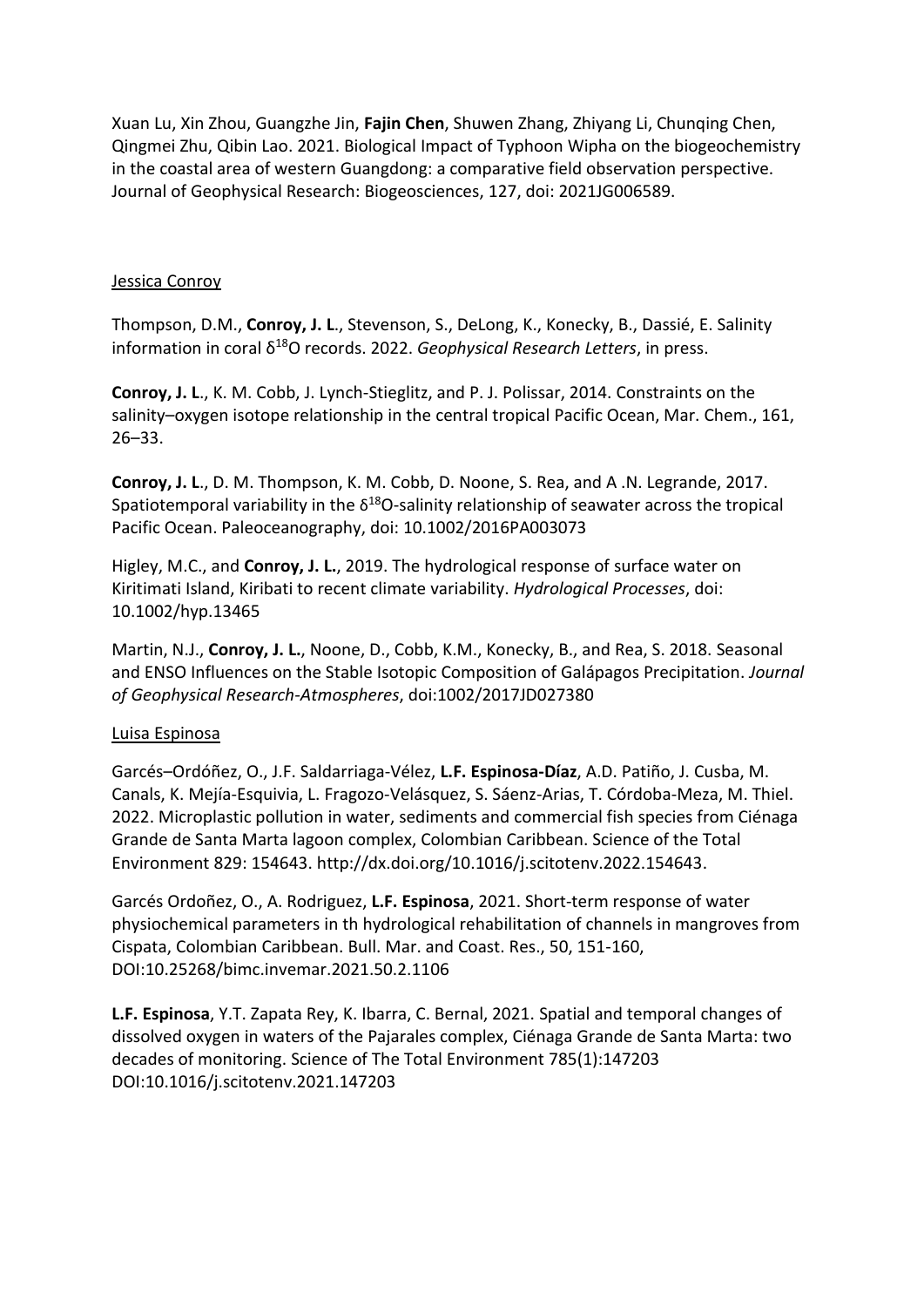Garcés Ordoñez, O., A. Rodriguez, **L.F. Espinosa**, M. Muniz, L.B. Salles Pereira, R. Meigikos dos Anjos, 2021. Abundance, distribution, and characteristics of microplastics in coastal surface waters of the Colombian Caribbean and Pacific[. Environmental Science and Pollution](https://www.researchgate.net/journal/Environmental-Science-and-Pollution-Research-1614-7499)  [Research](https://www.researchgate.net/journal/Environmental-Science-and-Pollution-Research-1614-7499) 28(1), DOI[:10.1007/s11356-021-13723-x](https://link.springer.com/article/10.1007/s11356-021-13723-x)

Ruiz-Fernandez, A.C., C.M. Alonso-Hernandez, **L.F. Espinosa**, and R. Delanoy , 2020. <sup>210</sup>Pbderived sediment accumulation rates across the wider Caribbean region. J. Environm. Radioact., 224-224:106366, doi:10.1016/j.envrad.2020.106366.

## Sarah Fawcett

Fripiat, F., Martínez-García, A., Marconi, D., **Fawcett, S.E**., Kopf, S.H., Luu, V.H., Rafter, P.A., Zhang, R., Sigman, D.M., Haug, G.H., 2021. Nitrogen isotopic constraints on nutrient transport to the upper ocean. *Nature Geoscience* 14: 855-861, 10.1038/s41561-021-00836-8.

Flynn, R.F., Granger, J., Veitch, J.A., Siedlecki, S., Burger, J.M., Pillay, K., **Fawcett, S.E**., 2020. On-shelf nutrient trapping enhances the fertility of the southern Benguela upwelling system. *Journal of Geophysical Research: Oceans* 125*,*10.1029/2019JC015948.

**Fawcett, S.E**., Johnson, K.S., Riser, S.C., Van Oostende, N., Sigman, D.M., 2018. Low-nutrient organic matter in the Sargasso Sea thermocline: A hypothesis for its role, identity, and carbon cycle implications. *Marine Chemistry* 207: [108-123.](callto:108-123%20(2018)

Smart, S.M., **Fawcett, S.E**., Thomalla, S.J., Weigand, M.A., Reason, C.J.C., Sigman, D.M., 2015. Isotopic evidence for nitrification in the Antarctic winter mixed layer. *Global Biogeochemical Cycles* 29: [427-445.](callto:427-445%20(2015)

**Fawcett, S.E**., Ward, B.B., Lomas, M.W., Sigman, D.M., 2015. Vertical decoupling of nitrate assimilation and nitrification in the Sargasso Sea. *Deep-Sea Research I* 103: 64-72.

## Anita Flohr

**Flohr, A**., et al., 2021 [Towards improved monitoring of offshore carbon storage: A real-world](http://nora.nerc.ac.uk/id/eprint/529474/)  field experiment detecting a controlled sub-seafloor  $CO<sub>2</sub>$  release. International Journal of Greenhouse Gas Control, 106, 103237.<https://doi.org/10.1016/j.ijggc.2020.103237>

**Flohr, A**., et al., 2021. [Utility of natural and artificial geochemical tracers for leakage](http://nora.nerc.ac.uk/id/eprint/531244/)  monitoring and quantification during an offshore controlled  $CO<sub>2</sub>$  release experiment. International Journal of Greenhouse Gas Control, 111, 103421. <https://doi.org/10.1016/j.ijggc.2021.103421>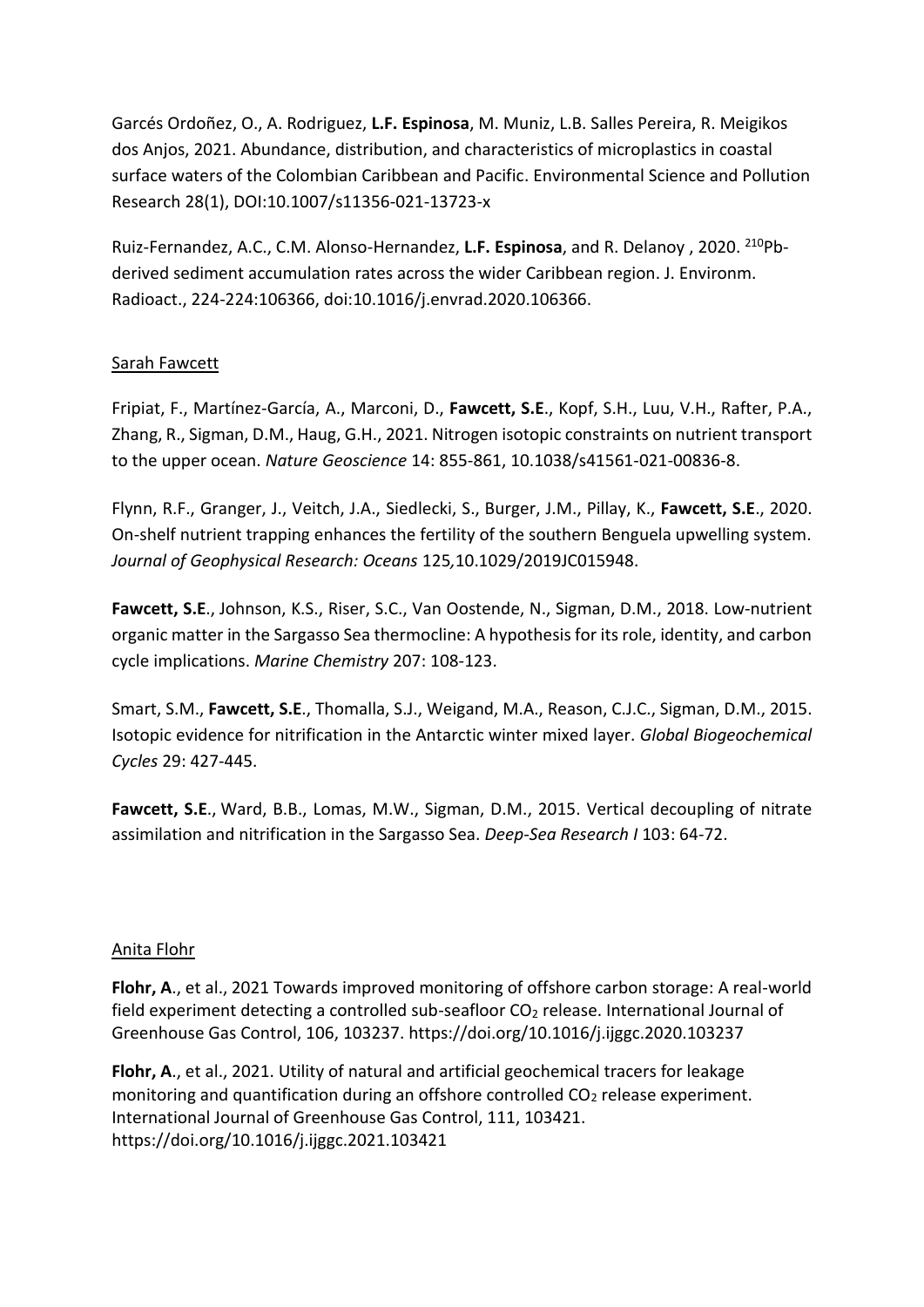Emeis, K., A. Eggert, **A. Flohr**, et al., 2018. [Biogeochemical processes and turnover rates in](http://nora.nerc.ac.uk/id/eprint/529446/)  [the Northern Benguela Upwelling System.](http://nora.nerc.ac.uk/id/eprint/529446/) Journal of Marine Systems, 188. 63-80. <https://doi.org/10.1016/j.jmarsys.2017.10.001>

Wasmund, N., U. Struck, A. Hansen, **A. Flohr**, et al., 2015. [Missing nitrogen fixation in the](http://nora.nerc.ac.uk/id/eprint/527116/)  [Benguela region.](http://nora.nerc.ac.uk/id/eprint/527116/) Deep Sea Research Part I: Oceanographic Research Papers, 106. 30-41. <https://doi.org/10.1016/j.dsr.2015.10.007>

**Flohr, A**., A. K. van der Plas, K.-C. Emeis, V. Mohrholz, V., and T. Rixen, 2014. [Spatio](http://nora.nerc.ac.uk/id/eprint/527117/)[temporal patterns of C : N : P ratios in the northern Benguela upwelling system.](http://nora.nerc.ac.uk/id/eprint/527117/) Biogeosciences, 11 (3). 885-897[. https://doi.org/10.5194/bg-11-885-2014](https://doi.org/10.5194/bg-11-885-2014)

## Prosenjit Ghosh

H. Bhagat, **Prosenjit Ghosh**, D. Nagesh Kumar, 2021."Estimation of Seasonal Base Flow Contribution to a Tropical River Using Stable Isotope Analysis". *Journal of Hydrology* <https://www.sciencedirect.com/science/article/abs/pii/S0022169421007095>

S.S. Dar, **Prosenjit Ghosh**, C. Hillaire-Marcel, 2021. "Convection, Terrestrial Recycling and Oceanic Moisture Regulate the Isotopic Composition of Precipitation at Srinagar, Kashmir" *Journal of Geophysical Research Atmospheres* <https://agupubs.onlinelibrary.wiley.com/journal/21698996>

S.S. Dar, **Prosenjit Ghosh**, A. Swaraj and A. Kumar, 2020. "Craig–Gordon model validation using stable isotope ratios in water vapor over the Southern Ocean". *Atmospheric Chemistry and Physics* [https://acp.copernicus.org/articles/20/11435/2020/acp-20-11435-2020](https://acp.copernicus.org/articles/20/11435/2020/acp-20-11435-2020-discussion.html) [discussion.html](https://acp.copernicus.org/articles/20/11435/2020/acp-20-11435-2020-discussion.html)

K. Prasanna, **Prosenjit Ghosh**, S. K. Bhattacharya, K. Mohan and N. Anilkumar, 2016."Isotopic disequilibrium in Globigerina bulloides and carbon isotope response to productivity increase in Southern Ocean". Journal of *Scientific Reports*, 62, PP. 1533 [doi.org/10.1038/srep21533](https://doi.org/10.1038/srep21533)

K. Prasanna, **Prosenjit Ghosh** and A. Kumar N, 2015. "Stable isotopic signature of Southern Ocean deep water CO<sup>2</sup> ventilation. Deep Sea Research Part II". *Tropical Studies in Oceanography*, 118, PP. 177-185, <https://doi.org/10.1016/j.dsr2.2015.04.009>

## Roberta Hansman

Xu, L., Roberts, M.L., Elder, K.L., **Hansman, R.L.**, Gagnon, A.R., and Kurz, M.D. (2022) Radiocarbon in dissolved organic carbon by UV oxidation: an update of procedures and blank characterization at NOSAMS. Radiocarbon 64: 195-199.

**Hansman, R.L.**, Thurber, A.R., Levin, L.A., and Aluwihare, L.I. (2017) Methane fates in the benthos and water column at cold seep sites along the continental margin of Central and North America. Deep Sea Research I 120: 122-131.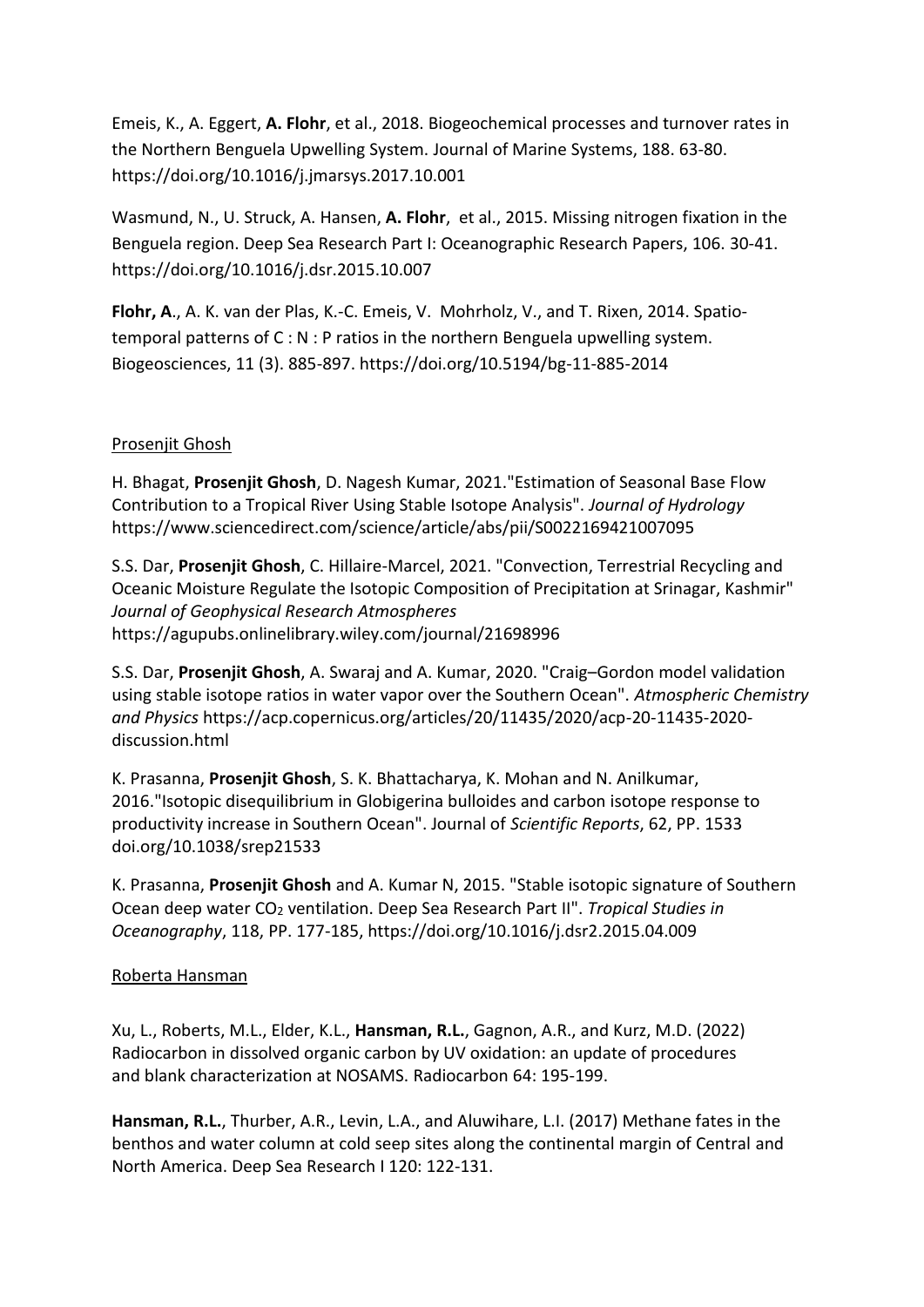**Hansman, R.L.**, and Sessions, A.L. (2016) Measuring the in situ carbon isotopic composition of distinct marine plankton populations sorted by flow cytometry. Limnology and Oceanography: Methods 14: 87-99.

**Hansman, R.L.**, Griffin, S., Watson, J.T., Druffel, E.R.M., Ingalls, A.E., Pearson, A., and Aluwihare, L.I. (2009) The radiocarbon signature of microorganisms in the mesopelagic ocean. PNAS 106: 6513-6518.

Ingalls, A.E., Shah, S.R., **Hansman, R.L.**, Aluwihare, L.I., Santos, G.M., Druffel, E.R.M., and Pearson, A. (2006) Quantifying archaeal community autotrophy in the mesopelagic ocean using natural radiocarbon. PNAS 103: 6442-6447.

#### Alexander Haumann

Landwehr, S., Volpi, M., **Haumann, F. A.**, Robinson, C. M., Thurnherr, I., Ferracci, V., Baccarini, A., Thomas, J., Gorodetskaya, I., Tatzelt, C., Henning, S., Modini, R. L., Forrer, H. J., Lin, Y., Cassar, N., Simó, R., Hassler, C., Moallemi, A., Fawcett, S. E., Harris, N., Airs, R., Derkani, M. H., Alberello, A., Toffoli, A., Chen, G., Rodríguez-Ros, P., Zamanillo, M., Cortés-Greus, P., Xue, L., Bolas, C. G., Leonard, K. C., Perez-Cruz, F., Walton, D., Schmale, J., 2021: Exploring the coupled ocean and atmosphere system with a data science approach applied to observations from the Antarctic Circumnavigation Expedition. *Earth System Dynamics*, 12, 1295-1369. doi:10.5194/esd-12-1295-2021.

Akhoudas, C. H., J.-B. Salleé, **F. A. Haumann**, M. P. Meredith, A. Naveira Garabato, G. Reverdin, L. Jullion, G. Aloisi, M. Benetti, M. J. Leng, C. Arrowsmith, 2021: Ventilation of the abyss in the Atlantic sector of the Southern Ocean. *Scientific Reports*, 11, 6760. doi:10.1038/s41598-021-86043-2.

**Haumann, F. A.**, N. Gruber, M. Münnich, 2020: Sea-ice induced Southern Ocean subsurface warming and surface cooling in a warming climate. *AGU Advances*, 1, e2019AV000132. doi:10.1029/2019AV000132.

Hasenfratz, A. P., S. L. Jaccard, A. Martínez-García, D. M. Sigman, D. A. Hodell, D. Vance, S. M. Bernasconi, H. F. Kleiven, **F. A. Haumann**, G. H. Haug, 2019: The residence time of Southern Ocean surface waters and the 100,000-year ice age cycle. *Science*, 363, 1080-1084. doi:10.1126/science.aat7067.

**Haumann, F. A.**, K. Leonard, M. P. Meredith, C. Arrowsmith, I. V. Gorodetskaya, J. Hutchings, M. Lehning, M. J. Leng, S. Stammerjohn, M. Tsukernik, Y. Weber, 2019. Seawater stable isotope sample measurements from the Antarctic Circumnavigation Expedition (ACE) (Version 1.0) [Data set]. *Zenodo*. doi:10.5281/zenodo.1494915.

Supriya Gauresh Karapurkar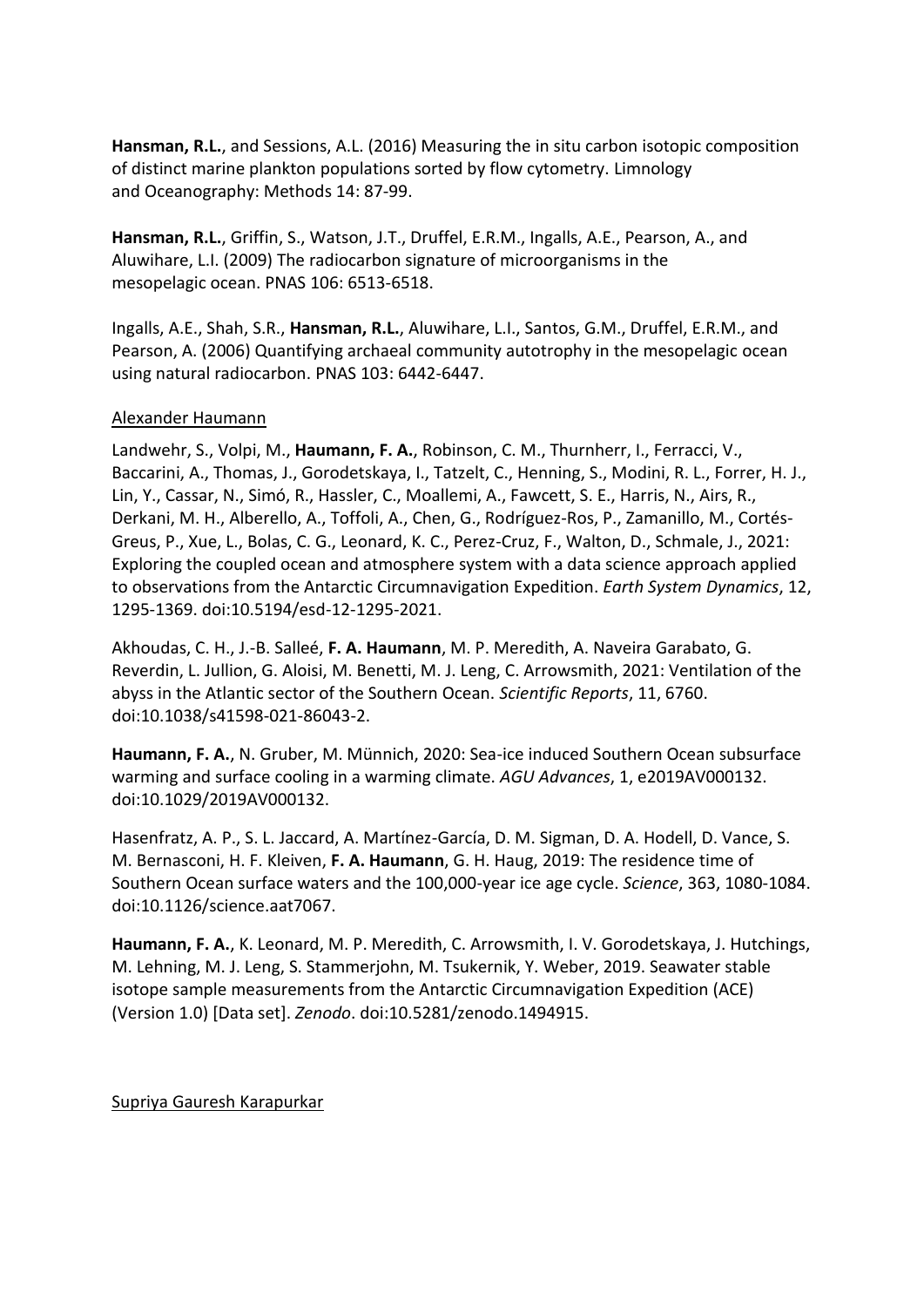Shetye, S.S.; Kurian, S.; Vidya, P.J.; Gauns, M.; Shenoy, D.M.; Aparna, S.G.; Nandakumar, K.; **Karapurkar, S.G**., 2021. [Total organic carbon and its role in oxygen utilization in the eastern](https://drs.nio.org/drs/handle/2264/8353)  [Arabian Sea](https://drs.nio.org/drs/handle/2264/8353) Elsevier Ltd, 2021

Rudraswami, N. G., Naik, A. K., Tripathi, R. P., Bhandari, N., **Karapurkar, S. G.**, Prasad, M. S., Babu, E. V. S. S. K. & Sarathi, U. V.R. (2019). Chemical, isotopic and amino acid composition of Mukundpura CM2.0(CM1) chondrite: Evidence of parent body aqueous alteration. Geoscience Frontiers, 10(2), 495-504.

Sen, A., **Karapurkar, S. G.**, Saxena, M., Shenoy, D. M., Chatterjee, A., Choudhuri, A. K., & Mandal, T. K. (2018). Stable carbon and nitrogen isotopic composition of PM10 over Indo-Gangetic Plains (IGP), adjoining regions and Indo-Himalayan Range (IHR) during a winter 2014 campaign. Environmental Science and Pollution Research, 25(26), 26279-26296.

Bardhan, P.,Naqvi, S. W. A., **Karapurkar, S. G.**, Shenoy, D. M., Kurian, S. & Naik, H. (2017). Isotopic composition of nitrate and particulate organic matter in a pristine dam reservoir of western India: Implications for biogeochemical processes. Biogeosciences, 14(4), 767-779.

Rasiq, K. T., Kurian, S., **Karapurkar, S. G.**, & Naqvi, S. W. A. (2016). Sedimentary pigments and nature of organic matter within the oxygen minimum zone (OMZ) of the Eastern Arabian Sea (Indian margin), Estuarine, Coastal and Shelf Science, 176, 91-101.

### Eun Young Kwon

**Kwon, E. Y.**, A. Timmermann, B.J. Tipple, and A. Schmittner, 2022. Projected reversal of oceanic stable carbon isotope ratio depth gradient with continued anthropogenic carbon emissions. Nature Comm. Earth&Environ., 3, https://doi.org/10.1038/s43247-022-00388-8.

**Kwon, E. Y**., T. de Vries, E.D. Galbraith, I. Hwang, G. Kim, and A. Timmermann, 2022. Stable Carbon Isotopes Suggest Large Terrestrial Carbon Inputs to the Global Ocean. Glob. Biogeochem. Cycles. 10.1029/2020GB006684

K. Stein, A. Timmermann, **E. Y. Kwon**[, and T. Friedrich, 2020. Timing and magnitude of](file:///C:/Users/Gilles%20Reverdin/Documents/ISOTOPES-H2O-13C/SCOR-WG-042022/K.%20Stein,%20A.%20Timmermann,%20E.%20Y.%20Kwon,%20and%20T.%20Friedrich,%202020.%20Timing%20and%20magnitude%20of%20southern%20Ocean%20sea%20ice/cabon%20cycle%20feedbacks.%20PNAS,%20117,%204498-4504,%20https:/doi.org/10.1073/pnas.1908670117)  [southern Ocean sea ice/cabon cycle feedbacks. PNAS, 117, 4498-4504,](file:///C:/Users/Gilles%20Reverdin/Documents/ISOTOPES-H2O-13C/SCOR-WG-042022/K.%20Stein,%20A.%20Timmermann,%20E.%20Y.%20Kwon,%20and%20T.%20Friedrich,%202020.%20Timing%20and%20magnitude%20of%20southern%20Ocean%20sea%20ice/cabon%20cycle%20feedbacks.%20PNAS,%20117,%204498-4504,%20https:/doi.org/10.1073/pnas.1908670117)  [https://doi.org/10.1073/pnas.1908670117.](file:///C:/Users/Gilles%20Reverdin/Documents/ISOTOPES-H2O-13C/SCOR-WG-042022/K.%20Stein,%20A.%20Timmermann,%20E.%20Y.%20Kwon,%20and%20T.%20Friedrich,%202020.%20Timing%20and%20magnitude%20of%20southern%20Ocean%20sea%20ice/cabon%20cycle%20feedbacks.%20PNAS,%20117,%204498-4504,%20https:/doi.org/10.1073/pnas.1908670117)

E. Galbraith, **E. Y. Kwon**, D. Bianchi, M. P. Hain, and J. L. Sarmiento, 2015. The impact of atmospheric  $pCO<sub>2</sub>$  on carbon isotope ratios of the atmosphere and ocean. GBC, 29, 307-324, https://doi.org/10.1002/2014GB004929.

**Kwon, E. Y.**, Hain, M. P., Sigman, D. M., Galbraith, E. D., Sarmiento, J. L., & Toggweiler, J. R. 2012. North Atlantic ventilation of "southern- sourced" deep water in the glacial ocean. *Paleoceanography*, *27*(PA2208)[. https://doi.org/10.1029/2011pa002211.](https://doi.org/10.1029/2011pa002211)

#### Ulysses Ninnemann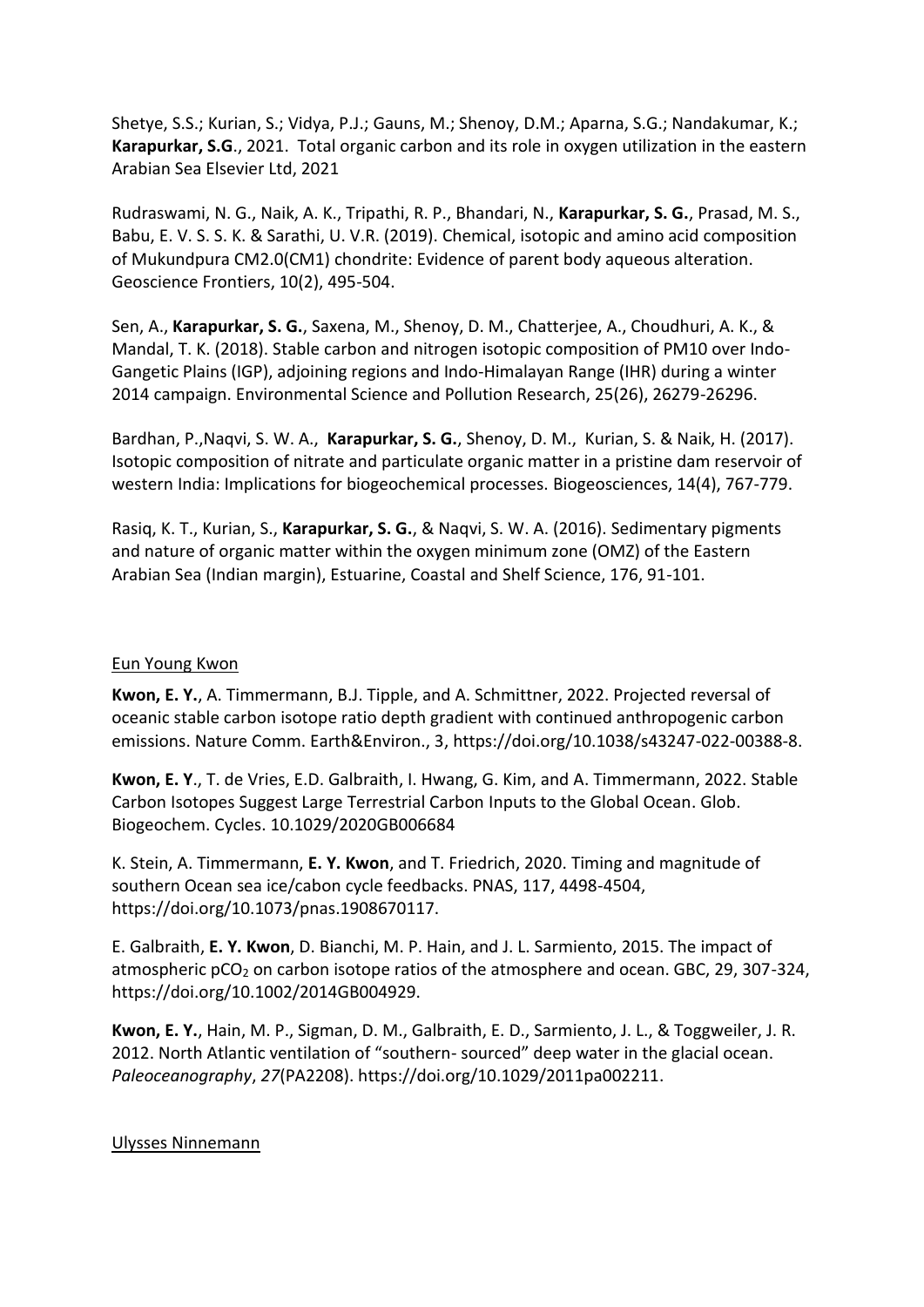Cheng, L., Normandeau, C., Bowden, R., Doucett, R., Gallagher, B., Gillikin, D.P., Kumamoto, Y., McKay, J.L., Middlestead, P., **Ninnemann, U. S**., Nothaft, D., Dubinina, E.O., Quay, P., Reverdin, G., Shirai, K., Mørkved, P.T., Theiling, B.P., van Geldern, R. and Wallace, D.W.R. (2019), An international intercomparison of stable carbon isotope composition measurements of dissolved inorganic carbon in seawater. Limnol Oceanogr Methods, 17: 200-209. [https://doi.org/10.1002/lom3.10300.](https://doi.org/10.1002/lom3.10300)

Eide, M., Olsen, A., **Ninnemann, U. S**., and Eldevik, T. (2017), A global estimate of the full oceanic <sup>13</sup>C Suess effect since the preindustrial, *Global Biogeochem. Cycles*, 31, 492– 514, doi[:10.1002/2016GB005472.](https://doi.org/10.1002/2016GB005472)

Eide, M., Olsen, A., **Ninnemann, U. S**., and Johannessen, T. (2017), A global ocean climatology of preindustrial and modern ocean δ<sup>13</sup>C, *Global Biogeochem. Cycles*, 31, 515– 534, doi[:10.1002/2016GB005473.](https://doi.org/10.1002/2016GB005473)

Olsen, A. and **Ninnemann, U.S.** (2010), Large δ<sup>13</sup>C Gradients in The Preindustrial North Atlantic Revealed, *Science,* [330, 658-659,](callto:330,%20658-659) [DOI: 10.1126/science.1193769.](https://doi.org/10.1126/science.1193769)

Gotje von Leesen, Bjarte Bogstad, Einar Hjörleifsson, **U. S. Ninnemann**, and Steven E. Campana. Temperature exposure in cod driven by changes in abundance. *Canadian Journal of Fisheries and Aquatic Sciences*. **79**(4): 587-600.<https://doi.org/10.1139/cjfas-2020-0424>

#### Toste Tanhua

Lauvset, S.K., Lange, N., **Tanhua, T**., Bittig, H.C., Olsen, A., Kozyr, A., Álvarez, M., Becker, S., Brown, P.J., Carter, B.R., Cotrim Da Cunha, L., Feely, R.A., Van Heuven, S., Hoppema, M., Ishii, M., Jeansson, E., Jutterström, S., Jones, S.D., Karlsen, M.K., Lo Monaco, C., Michaelis, P., Murata, A., Pérez, F.F., Pfeil, B., Schirnick, C., Steinfeldt, R., Suzuki, T., Tilbrook, B., Velo, A., Wanninkhof, R., Woosley, R.J., and Key, R.M. (2021). An updated version of the global interior ocean biogeochemical data product, GLODAPv2.2021. *Earth Syst. Sci. Data* [13, 5565-](callto:13,%205565-558) [558,](callto:13,%205565-558) doi.org/10.5194/essd[-13-5565-2021.](callto:13-5565-2021)

Becker S, Aoyama M, Woodward EMS, Bakker K, Coverly S, Mahaffey C, and **Tanhua T**, (2020) GO-SHIP Repeat Hydrography Nutrient Manual: The Precise and Accurate Determination of Dissolved Inorganic Nutrients in Seawater, Using continuous Flow Analysis Methods. *Front. Mar. Sci*. 7:581790. doi:10.3389/fmars.2020.581790

Gruber, N., Clement, D., Carter, B.R., Feely, R.A., van Heuven, S., Hoppema, M., Ishii, M., Key, R.M., Kozyr, A., Lauvset, S.K., Lo Monaco, C., Mathis, J.T., Murata, A., Olsen, A., Perez, F.F., Sabine, C.L., **Tanhua, T**., Wanninkhof, R., 2019. The oceanic sink for anthropogenic CO<sup>2</sup> from 1994 to 2007. *Science* [363, 1193-1199,](callto:363,%201193-1199) doi: 10.1126/science.aau5153.

Becker, M., Andersen, N., Erlenkeuser, H., Humphreys, M. P., **Tanhua, T**., and Körtzinger, A., 2016. An internally consistent dataset of  $\delta^{13}$ C-DIC in the North Atlantic Ocean – NAC13v1, *Earth Syst. Sci. Data*, [8, 559-570, 10.](callto:8,%20559-570,%2010)5194/essd-8-559-2016.

**Tanhua, T.**, van Heuven, S., Key, R. M., Velo, A., Olsen, A., and Schirnick, C., 2010. Quality control procedures and methods of the CARINA database, *Earth System Science Data*, 2, 35- 49, doi:10.5194/essd-2-35-2010.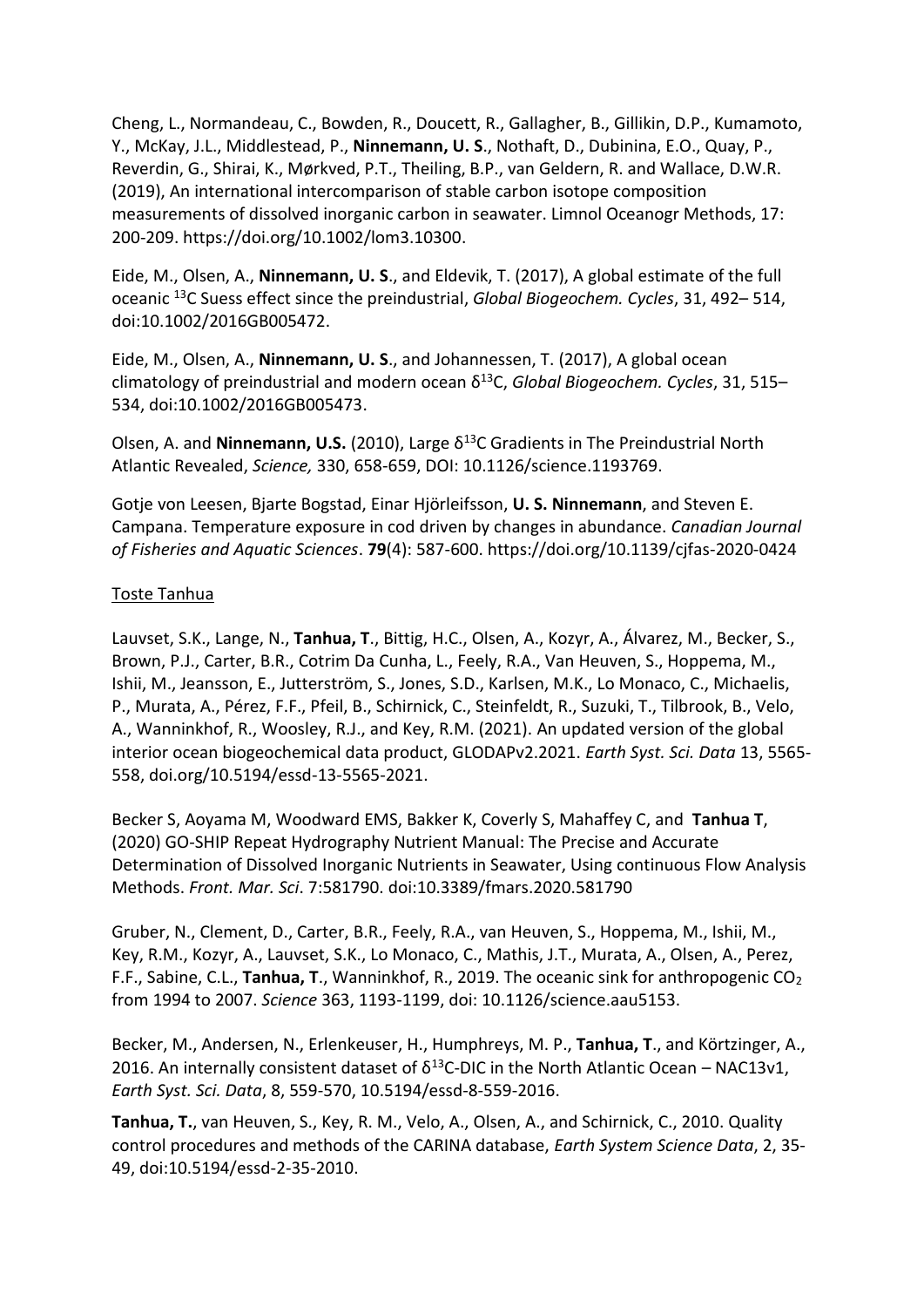### Douglas Wallace

[Cheng, L.,](https://www.dal.ca/diff/cerc/people/staff/cheng.html) [Normandeau, C.,](https://www.dal.ca/diff/cerc/people/staff/normandeau.html) Bowden, R., Doucett, R., Gallagher, B., Gillikin, D.P., Kumamoto, Y., McKay, J.L., Middlestead, P., Ninnemann, U., Nothaft, D., Dubinina, E.O., Quay, P., Reverdin, G., Shirai, K., Mørkved, P.T., Theiling, B.P., van Geldern, R., and **D. W. R. Wallace**, 2019. An international intercomparison of stable carbon isotope composition measurements of dissolved inorganic carbon in seawater. *Limnology and Oceanography: Methods*. <https://doi.org/10.1002/lom3.10300>

Walker, S. A., Azetsu-Scott, K., Normandeau, C., Kelley, D. E., Friedrich, R., Newton, R., Schlosser, P., McKay, J. L., Abdi, W., Kerrigan, E., Craig, S. E. and **D. W. R. Wallace,** 2015. Oxygen isotope measurements of seawater ( $\delta$ H<sub>2</sub><sup>18</sup>O/ H<sub>2</sub><sup>16</sup>O): A comparison of cavity ringdown spectroscopy (CRDS) and isotope ratio mass spectrometry (IRMS). Limnology and Oceanography: Methods.doi: [10.1002/lom3.10067](http://onlinelibrary.wiley.com/doi/10.1002/lom3.10067/abstract)

Kerrigan, E. A., Kienast, M., Thomas, H., & **D. W. R. Wallace**, 2017. Using oxygen isotopes to establish freshwater sources in Bedford Basin, Nova Scotia, a Northwestern Atlantic fjord. *Estuarine, Coastal and Shelf Science*.

McGrath, T., Cronin, M., [Kerrigan, E.,](https://www.dal.ca/diff/cerc/people/staff/kerrigan.html) **D. W. R. Wallace,** Gregory, C., [Normandeau, C.,](https://www.dal.ca/diff/cerc/people/staff/normandeau.html) McGovern, E., 2019. A rare intercomparison of nutrient analysis at sea: lessons learned and recommendations to enhance comparability of open-ocean nutrient data. Earth System Science Data. [https://doi.org/10.5194/essd-11-355-2019](https://www.earth-syst-sci-data.net/11/355/2019/)

Schneider, A., T. Tanhua, A. Körtzinger, **D.W.R. Wallace,** 2012. An evaluation of tracer fields and anthropogenic carbon in the equatorial and the tropical North Atlantic. *Deep Sea Res. I*, 67, 85-97, [doi:10.1016/j.dsr.2012.05.007.](http://dx.doi.org/doi:10.1016/j.dsr.2012.05.007)

#### Leonard Wassenaar

**Wassenaar L.I**., S. Terzer‐Wassmuth, C.Douence, L. Araguas‐Araguas, P.K. Aggarwal, T.B. Coplen, 2018. Seeking excellence: An evaluation of 235 international laboratories conducting water isotope analyses by isotope ratio and laser‐absorption spectrometry. *Rapid Commun Mass Spectrom*, 32, 393‐406, <https://doi.org/10.1002/rcm.8052>

**Wassenaar L.I**., T.B. Coplen, P.K. Aggarwal, 2014. Approaches for achieving longterm accuracy and precision of  $\delta^{18}$ O and  $\delta^2$ H for waters analyzed using laser absorption spectrometers. *Environ Sci Technol*., 48(2), 1123‐ 1131, <https://doi.org/10.1021/es403354n>

Koehler, G., **L. I. Wassenaar** & J. Hendry, 2013. Measurement of stable isotope activities in saline aqueous solutions using optical spectroscopy methods, Isotopes in Environmental and Health Studies, 49:3, 378-386, DOI: 10.1080/10256016.2013.815183

#### Liping Zhou

Gao, P., X.M. Xu, **L.P. Zhou**, M.A. Pack, S. Griffin, G.M. Santos, J.R. Southon, K.X. Liu, 2014. Rapid sample preparation of dissolved inorganic carbon in natural waters using a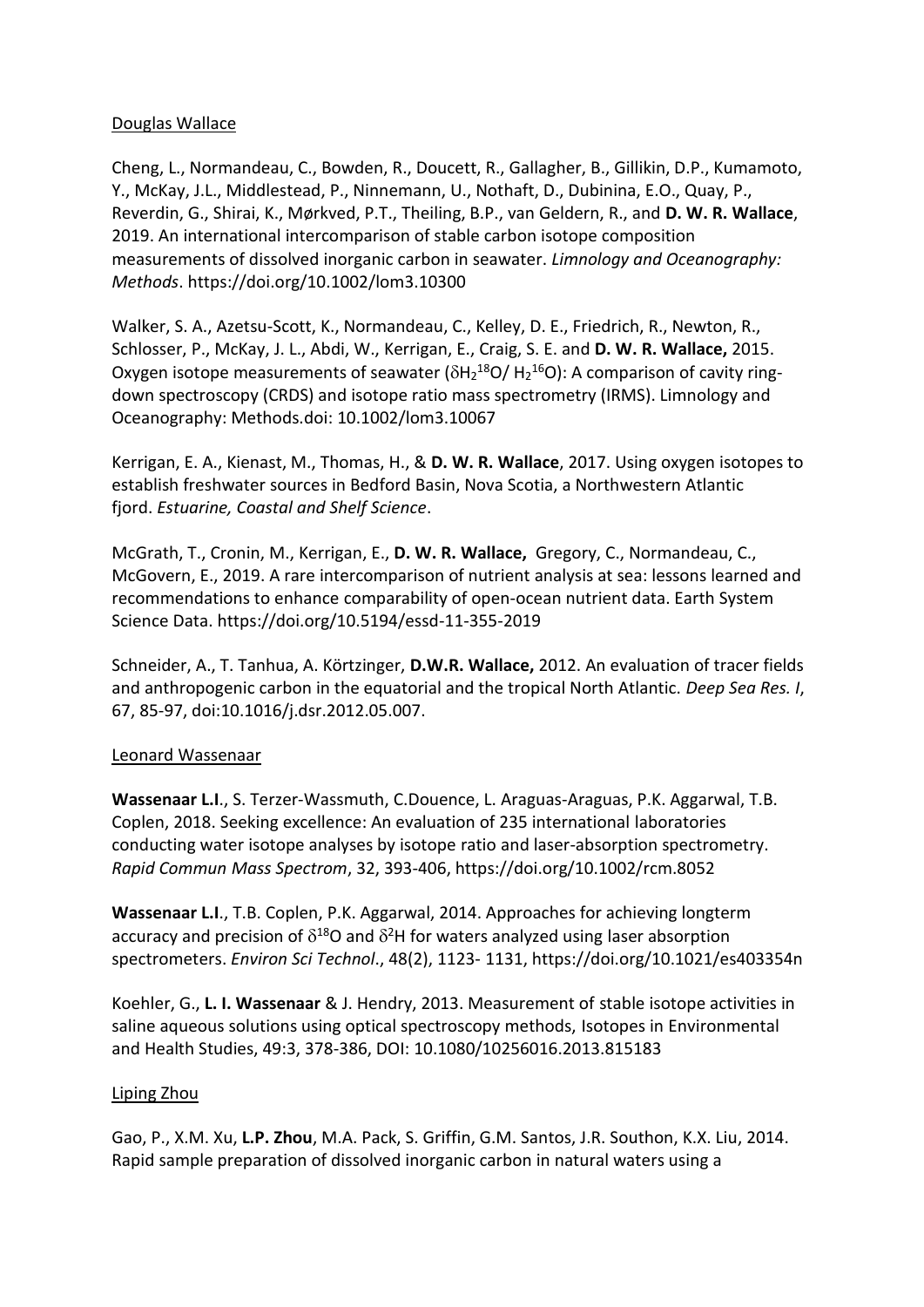headspace-extraction approach for radiocarbon analysis by accelerator mass spectrometry, Limnology & Oceanography: Methods. 12, 172–188.

Du, J., B. Huang, **L.P. Zhou**, 2016. Global deepwater circulation between 2.4 and 1.7 Ma and its connection to the onset of Northern Hemisphere Glaciation, Paleoceanography, 31, doi:10.1002/2015PA002906.

Gao P., **L.P. Zhou**, K.X. Liu, X.M. Xu, 2019. Radiocarbon in the maritime air and sea surface water of the South China Sea. Radiocarbon, 61, 461-472.

Gao, P., N. Qian, **L.P. Zhou**, K.X. Liu, 2021. Decadal changes of seawater radiocarbon in the eastern tropical Indian Ocean and their oceanographic implications. Journal of Marine Systems, 213, 103453.

Kong, W. Y., **L.P. Zhou**, AsterTeam, 2021. Tracing water masses and assessing boundary scavenging intensity with beryllium isotopes in the northern South China Sea. Journal of Geophysical Research: Oceans, 126, e2021JC017236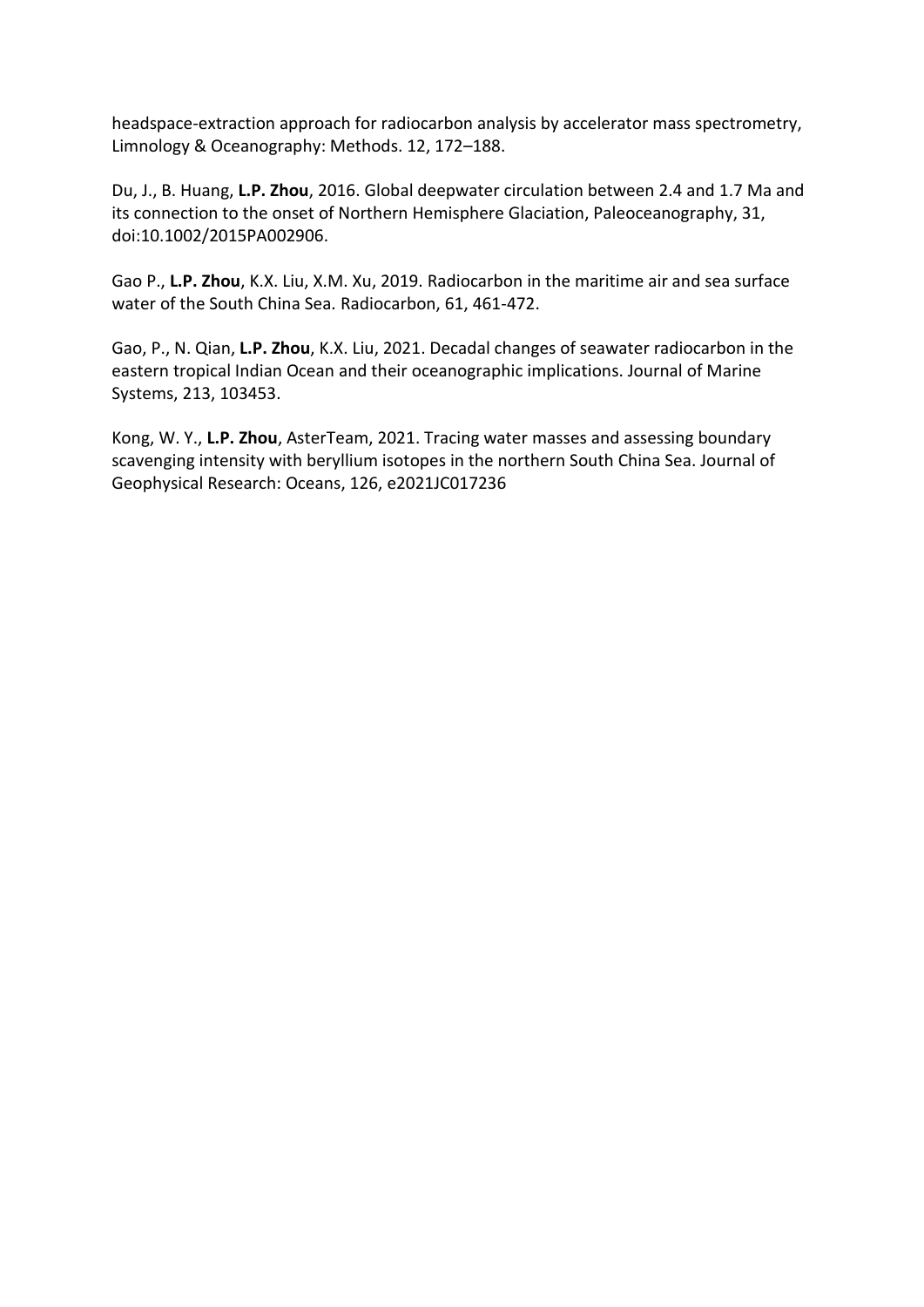### **8. References**

Bass, A. M., N. C. Munksgaard, D. O'Grady, M. J. M. Williams, H. C. Bostock, S. R. Rintoul, and M. I. Bird. 2014. Continuous shipboard measurements of oceanic  $\delta^{18}$ O,  $\delta$ D and  $\delta^{13}$ CDIC along a transect from New Zealand to Antarctica using cavity ring-down isotope spectrometry. J. Mar. Syst. 137: 21–27. doi:10.1016/j.jmarsys.2014.04.003

Becker, M., Andersen, N., Fiedler, B., Fietzek, P., Körtzinger, A., Steinhoff, T., Friedrichs, G., 2012. Using cavity ringdown spectroscopy for continuous monitoring of  $\delta^{13}C(CO_2)$  and  $fCO_2$ in the surface ocean. Limnol Ocean. Methods 10, 752–766.

Becker, M., N. Andersen, H. Erlenkeuser, T. Tanhua, M.P. Humphreys and A. Körtzinger. 2016. An Internally Consistent Dataset of  $\delta^{13}$ C-DIC Data in the North Atlantic Ocean, ESSD, 8, 559-570, doi: 10.5194/essd-8-559-2016.

Benetti, M., G. Reverdin, G. Aloisi, A. Sveinbjörnsdóttir, 2017. Stable isotopes in surface waters of the Atlantic Ocean: indicators of ocean-atmosphere water fluxes and oceanic mixing processes. J. Geophys. Res. Oceans, doi:10.1002/2017JC012712.

Conroy, J. L., K. M. Cobb, J. Lynch-Stieglitz, and P. J. Polissar, 2014. Constraints on the salinity–oxygen isotope relationship in the central tropical Pacific Ocean, Mar. Chem., 161, 26–33.

Conroy, J., D.M. Thompson, K.M. Cobb, D. Noone, S. Rea, and A.N. Legrande, 2017. Spatiotemporal variability in the  $\delta^{18}$ O-salinity relationship of seawater across the tropical Pacific Ocean. Paleoceanography, 10.1002/2016PA003073.

Cheng, L., Normandeau, C., Bowden, R., Doucett, R., Gallagher, B., Gillikin, D. P., … Wallace, D. W. R. 2019. An international intercomparison of stable carbon isotope composition measurements of dissolved inorganic carbon in seawater. *Limnol. Oceanogr.: Methods*, *17*(3), 200–209. <https://doi.org/10.1002/lom3.10300>

DeLong, K. L., A. Atwood, A. Moore, and S. Sanchez (2022). Clues from the sea paint a picture of Earth's water cycle, *Eos, 103,* [https://doi.org/10.1029/2022EO220231.](https://doi.org/10.1029/2022EO220231) Published on 4 May 2022.

Dickson, A.G. (2010). Standards for ocean measurements. *Oceanography 23*, 34-47.

Eide, M., Olsen, A., Ninnemann, U. S., and Eldevik, T., 2017. A global estimate of the full oceanic 13C Suess effect since the preindustrial. *Global Biogeochemical Cycles*, *31*(3), 492–514.<https://doi.org/10.1002/2016GB005472>

Terzer-Friedrichs, G., J. Bock, F. Temps, P. Fietzek, A. Körzinger, and D.W.R. Wallace, 2010. Toward continuous monitoring of seawater  $^{13}CO_2/^{12}CO_2$  isotope ratio and  $pCO_2$ : Performance of cavity ingdown spectroscopy and gas matrix effects. Limnol. and Oceanogr., 8, 539-551, https://doi.org/10.4319/lom.2010.8.539.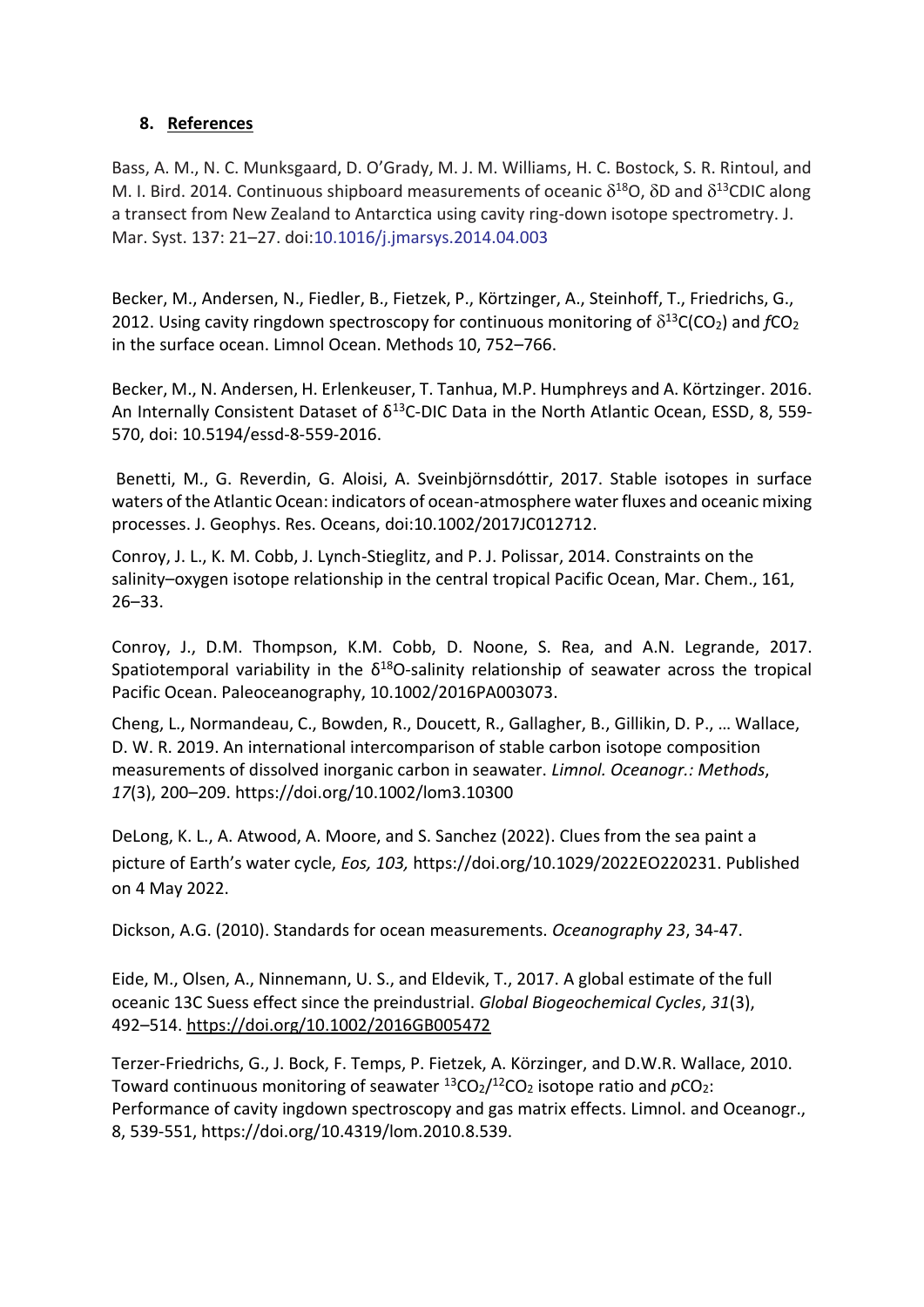Hillaire-Marcel, C., ST Kim, A Landais, P Ghosh, S Assonov, C Lécuyer, 2021. [A stable isotope](https://scholar.google.co.in/citations?view_op=view_citation&hl=en&user=SOkaQdkAAAAJ&cstart=20&pagesize=80&citation_for_view=SOkaQdkAAAAJ:kJDgFkosVoMC)  [toolbox for water and inorganic carbon cycle studies.](https://scholar.google.co.in/citations?view_op=view_citation&hl=en&user=SOkaQdkAAAAJ&cstart=20&pagesize=80&citation_for_view=SOkaQdkAAAAJ:kJDgFkosVoMC) Nature Reviews Earth & Environment 2 (10), 699-719.

Haumann, F. A., K. Leonard, M. P. Meredith, C. Arrowsmith, I. V. Gorodetskaya, J. Hutchings, M. Lehning, M. J. Leng, S. Stammerjohn, M. Tsukernik, Y. Weber, 2019. Seawater stable isotope sample measurements from the Antarctic Circumnavigation Expedition (ACE) (Version 1.0) [Data set]. *Zenodo*. doi:10.5281/zenodo.1494915.

Humphreys, M. P., A. M. Griffiths, EP Achterberg, NP Holliday, and VMC Rérolle, 2016. [Multidecadal accumulation of anthropogenic and remineralized dissolved inorganic carbon](https://scholar.google.com/citations?view_op=view_citation&hl=en&user=FAuQyqMAAAAJ&citation_for_view=FAuQyqMAAAAJ:9yKSN-GCB0IC)  [along the Extended Ellett Line in the northeast Atlantic Ocean.](https://scholar.google.com/citations?view_op=view_citation&hl=en&user=FAuQyqMAAAAJ&citation_for_view=FAuQyqMAAAAJ:9yKSN-GCB0IC) Glob. Biogeochem. Cycles 30, 293-310

Karr, Jd and Wj Showers, 2002. Stable oxygen and hydrogen isotopic tracers in Amazon shelf waters durin Amasseds. Oceanologica Acta, 25, 71-78, Doi:10.1016/S0399-1784(02)01183-0

Konecky, B.L. et al., 2020. The Iso2k database: a global compilation of paleo- $\delta^{18}O$  and  $\delta^2H$ records to aid understanding of Common Era climate. Earth Syst. Sci. Data, 12, 2261–2288, https://doi.org/10.5194/essd-12-2261-2020.

Kwon, E. Y., T. de Vries, E.D. Galbraith, I. Hwang, G. Kim, and A. Timmermann, 2022. Stable Carbon Isotopes Suggest Large Terrestrial Carbon Inputs to the Global Ocean. Glob. Biogeochem. Cycles. 10.1029/2020GB006684

Landwehr et al., 2021. Exploring the coupled ocean and atmosphere system with a data science approach applied to observations from the Antarctic Circumnavigation Expedition. Earth Sys. Dyn., 12, 1295-1369, doi:10.5194/esd-12-1295-2021.

Legrande A. and G. Schmidt, 2006. Global gridded data set of the oxygen isotopic composition in seawater, Geophys. Res. Lett., 33, L12604, doi:10.1029/2006GL026011.

McNichol, A.P., P.D. Quay, A.R. Gagnon, and J.R. Burton, 2010. Collection and measurement of Carbon Isotopes in Seawater DIC. In GO-SHIP Repeat Hydrography Manual: A Collection of Expert Reports and Guidelines. IOCCP Report No. 14, ICPO Publication Series No. 134.

Munksgaard, N.C., A.M. Bass, C.M. Wurster, and M.I. Bird, 2014. First continuous shipboard δ <sup>18</sup>O and δD measurements in sea water by diffusion sampling—cavity ring-down spectrometry. Environm. Chem. Lett., doi:10.1007/ s10311-012-0371-5

Olsen, A., et al., 2016. Are Olsen, A., R. M. Key, S. van Heuven, S. K. Lauvset, A. Velo, X. Lin, C. Schirnick, A. Kozyr, T. Tanhua, M. Hoppema, S. Jutterström, R. Steinfeldt, E. Jeansson, M. Ishii, F. F. Pérez, and T. Suzuki, 2016. The Global Ocean Data Analysis Project version 2 (GLODAPv2) – an internally consistent data product for the world ocean. Earth Syst. Sci. Data, 8, 297–323, 2016, https://doi.org/10.5194/essd-8-297-2016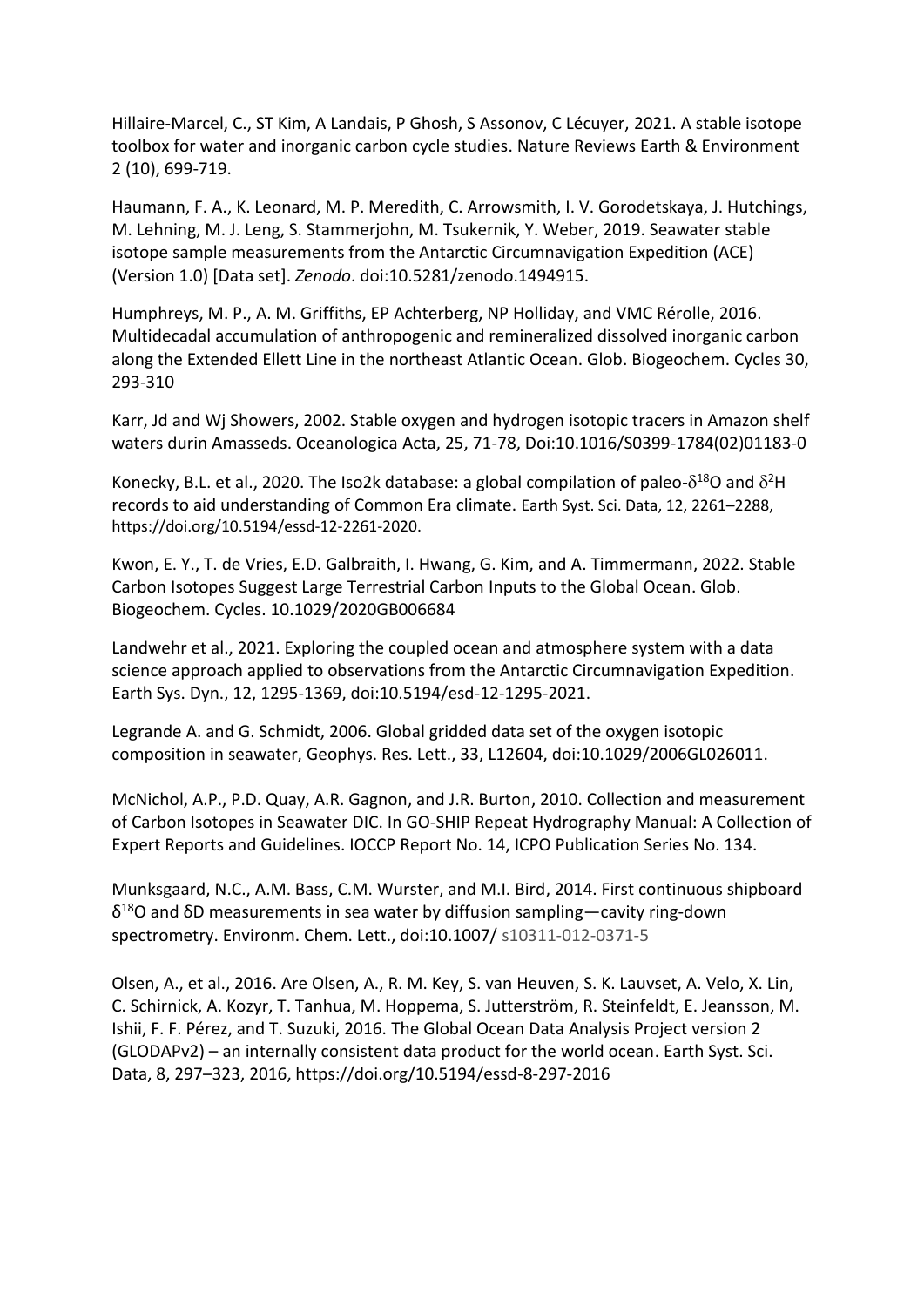Olsen, A., Lange, N., Key, R.M., Tanhua, T., Bittig, H.C., Kozyr, A., Álvarez, M., Azetsu-Scott, K., Becker, S., Brown, P.J., Carter, B.R., Cotrim da Cunha, L., Feely, R.A., van Heuven, S., Hoppema, M., Ishii, M., Jeansson, E., Jutterström, S., Landa, C.S., Lauvset, S.K., Michaelis, P., Murata, A., Pérez, F.F., Pfeil, B., Schirnick, C., Steinfeldt, R., Suzuki, T., Tilbrook, B., Velo, A., Wanninkhof, R., Woosley, R.J., 2020. An updated version of the global interior ocean biogeochemical data product, GLODAPv2.2020. Earth Syst. Sci. Data 12, 3653-3678, doi: 10.5194/essd-12-3653-2020.

Prasanna, K., P. Ghosh, and N.A. Kumar, 2015. Stable isotopic signature of Southern Ocean deep water CO<sub>2</sub> ventilation. Deep-Sea Res. II, 118, B, 177-185, doi:10.1016/j.dsr2.2015.04.009.

Quay, P., Sonnerup, R., Westby, T., Stutsman, J., and McNichol, A. (2003). Changes in the  $13C/12C$  of dissolved inorganic carbon in the ocean as a tracer of anthropogenic CO<sub>2</sub> uptake. *Global Biogeochemical Cycles*, *17*(1), 4-1-4–20. https://doi.org/10.1029/2001GB001817

Quay, P., Sonnerup, R., Munro, D., and Sweeney, C. (2017). Anthropogenic CO<sup>2</sup> accumulation and uptake rates in the Pacific Ocean based on changes in the  $^{13}C/^{12}C$  of dissolved inorganic carbon. *Global Biogeochemical Cycles*, *31*(1), 59–80. <https://doi.org/10.1002/2016GB005460>

Reverdin, G. et al., 2022. The CISE-LOCEAN seawater isotopic database (1998-2021). ESSD. essd-2022-34, [https://doi.org/10.5194/essd-2022-34.](https://doi.org/10.5194/essd-2022-34)

Roche, D.M., Caley, T., 2013.  $\delta^{18}$ O water isotope in the iLOVECLIM model (version 1.0) – Part 2: Evaluation of model results against observed  $\delta^{18}O$  in water samples. Geosci. Model Dev. 6, 1493-1504, doi: 10.5194/gmd-6-1493-2013.

Schmidt*,* G.A., G. R. Bigg et E. J. Rohling. 1999. "Global. Seawater Oxygen-18 Database v1.21

Schmittner, A., Gruber, N., Mix, A.C., Key, R.M., Tagliabue, A., Westberry, T.K., 2013. Biology and air - sea gas exchange controls on the distribution of carbon isotope ratios ( $\delta^{13}C$ ) in the ocean. Biogeosciences 10, 5793-5816, doi: 10.5194/bg-10-5793-2013.

Schmittner et a. 2017. Calibration of the carbon isotope composition ( $\delta^{13}$ C) of benthic foraminifera. Paleoceanography 32, 512-530, doi: 10.1002/2016PA003072.

Su, J., Cai, W.-J., Hussain, N., Brodeur, J., Chen, B., & Huang, K. (2019). Simultaneous determination of dissolved inorganic carbon (DIC) concentration and stable isotope (δ <sup>13</sup>CDIC) by Cavity Ring-Down Spectroscopy: Application to study carbonate dynamics in the Chesapeake Bay. *Marine Chemistry*, *215*(March), 103689. <https://doi.org/10.1016/j.marchem.2019.103689>

Wassmuth, S., and L. I. Wassenaar, 2021. Performance of low-cost stainless-steel beverage kegs for long-term storage integrity and easy dispensing of water isotope ( $\delta^{18}$ O,  $\delta^2$ H) reference materials. Rapid Comm. In Mass Spectrometry, doi: 10.1002/rcm.9164.